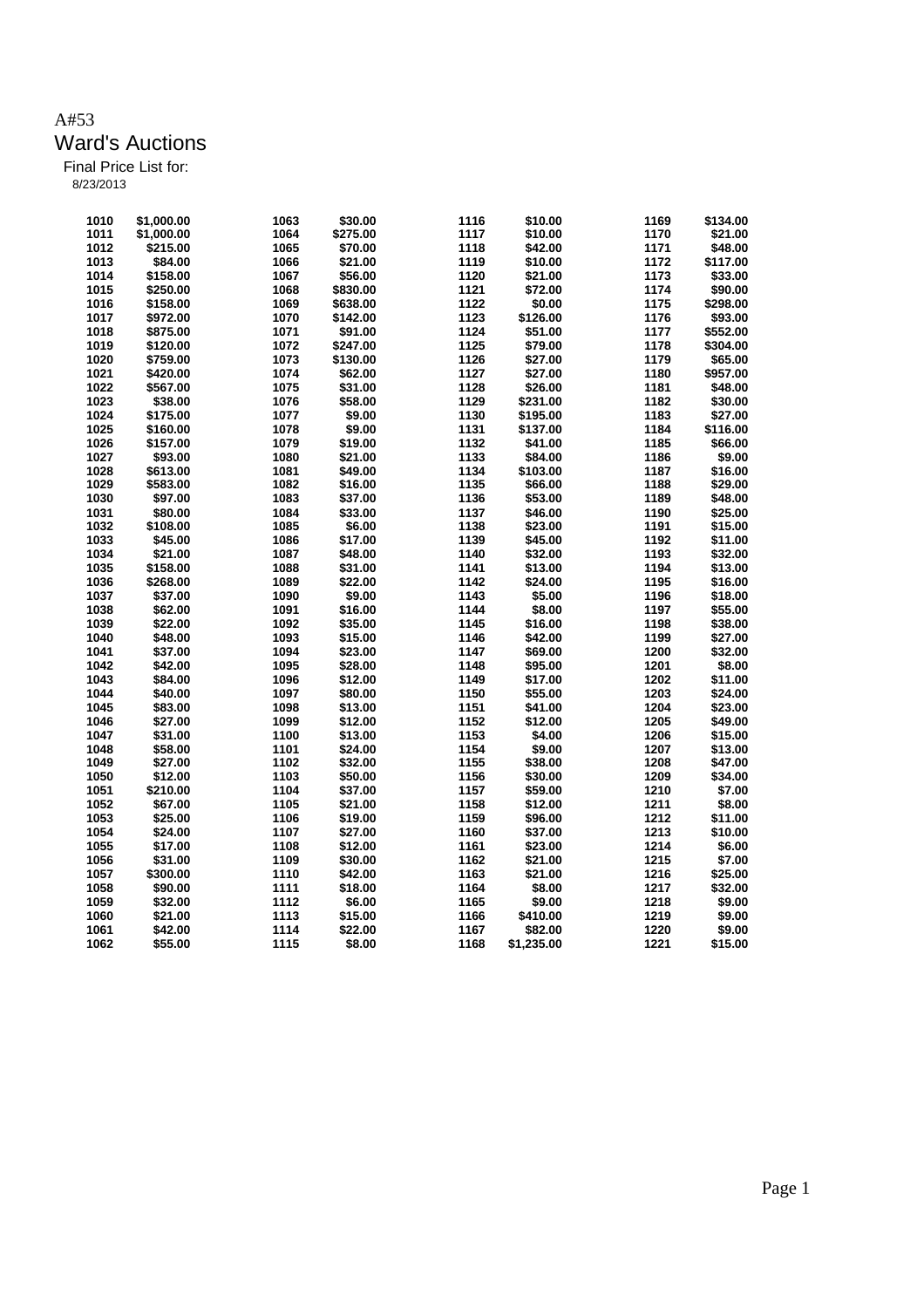| 1222 | \$21.00  | 1275 | \$26.00  | 1328 | \$29.00  | 2012 | \$59.00    |
|------|----------|------|----------|------|----------|------|------------|
| 1223 | \$7.00   | 1276 | \$27.00  | 1329 | \$24.00  | 2013 | \$420.00   |
| 1224 | \$9.00   | 1277 | \$15.00  | 1330 | \$16.00  | 2014 | \$147.00   |
| 1225 | \$32.00  | 1278 | \$16.00  | 1331 | \$11.00  | 2015 | \$343.00   |
| 1226 |          | 1279 |          | 1332 | \$15.00  | 2016 | \$21.00    |
|      | \$37.00  |      | \$11.00  |      |          |      |            |
| 1227 | \$21.00  | 1280 | \$15.00  | 1333 | \$20.00  | 2017 | \$21.00    |
| 1228 | \$20.00  | 1281 | \$48.00  | 1334 | \$26.00  | 2018 | \$91.00    |
| 1229 | \$7.00   | 1282 | \$29.00  | 1335 | \$10.00  | 2019 | \$359.00   |
| 1230 | \$25.00  | 1283 | \$172.00 | 1336 | \$42.00  | 2020 | \$142.00   |
| 1231 | \$18.00  | 1284 | \$153.00 | 1337 | \$84.00  | 2021 | \$259.00   |
| 1232 | \$23.00  | 1285 | \$108.00 | 1338 | \$33.00  | 2022 | \$237.00   |
| 1233 | \$12.00  | 1286 | \$55.00  | 1339 | \$69.00  | 2023 | \$85.00    |
| 1234 | \$13.00  | 1287 | \$45.00  | 1340 | \$26.00  | 2024 | \$70.00    |
| 1235 | \$8.00   | 1288 | \$42.00  | 1341 | \$53.00  | 2025 | \$161.00   |
| 1236 | \$117.00 | 1289 | \$61.00  | 1342 | \$11.00  | 2026 | \$48.00    |
| 1237 | \$79.00  | 1290 | \$101.00 | 1343 | \$21.00  | 2027 | \$26.00    |
| 1238 | \$116.00 | 1291 | \$121.00 | 1344 | \$21.00  | 2028 | \$57.00    |
| 1239 | \$31.00  | 1292 | \$105.00 | 1345 | \$21.00  | 2029 | \$67.00    |
| 1240 | \$84.00  | 1293 | \$70.00  | 1346 | \$15.00  | 2030 | \$67.00    |
| 1241 | \$76.00  | 1294 | \$80.00  | 1347 | \$13.00  | 2031 | \$488.00   |
| 1242 | \$19.00  | 1295 | \$0.00   | 1348 | \$70.00  | 2032 | \$343.00   |
| 1243 | \$36.00  | 1296 | \$30.00  | 1349 | \$40.00  | 2033 | \$105.00   |
| 1244 | \$25.00  | 1297 | \$55.00  | 1350 | \$26.00  | 2034 | \$65.00    |
| 1245 | \$15.00  | 1298 | \$42.00  | 1351 | \$16.00  | 2035 | \$294.00   |
| 1246 | \$21.00  | 1299 | \$36.00  | 1352 | \$25.00  | 2036 | \$90.00    |
| 1247 | \$58.00  | 1300 | \$38.00  | 1353 | \$35.00  | 2037 | \$326.00   |
| 1248 | \$40.00  | 1301 | \$17.00  | 1354 | \$27.00  | 2038 | \$105.00   |
| 1249 | \$27.00  | 1302 | \$44.00  | 1355 | \$13.00  | 2039 | \$924.00   |
| 1250 | \$12.00  | 1303 | \$27.00  | 1356 | \$21.00  | 2040 | \$49.00    |
|      |          |      |          |      |          |      |            |
| 1251 | \$8.00   | 1304 | \$63.00  | 1357 | \$20.00  | 2041 | \$289.00   |
| 1252 | \$402.00 | 1305 | \$23.00  | 1358 | \$22.00  | 2042 | \$74.00    |
| 1253 | \$123.00 | 1306 | \$10.00  | 1359 | \$28.00  | 2043 | \$34.00    |
| 1254 | \$30.00  | 1307 | \$37.00  | 1360 | \$36.00  | 2044 | \$1,412.00 |
| 1255 | \$24.00  | 1308 | \$14.00  | 1361 | \$69.00  | 2045 | \$88.00    |
| 1256 | \$93.00  | 1309 | \$19.00  | 1362 | \$53.00  | 2046 | \$58.00    |
| 1257 | \$83.00  | 1310 | \$74.00  | 1363 | \$14.00  | 2047 | \$63.00    |
| 1258 | \$34.00  | 1311 | \$32.00  | 1364 | \$20.00  | 2048 | \$105.00   |
| 1259 | \$19.00  | 1312 | \$39.00  | 1365 | \$20.00  | 2049 | \$196.00   |
| 1260 | \$47.00  | 1313 | \$63.00  | 1366 | \$21.00  | 2050 | \$15.00    |
| 1261 | \$27.00  | 1314 | \$39.00  | 1367 | \$20.00  | 2051 | \$32.00    |
| 1262 | \$21.00  | 1315 | \$19.00  | 1368 | \$37.00  | 2052 | \$144.00   |
| 1263 | \$16.00  | 1316 | \$20.00  | 1369 | \$12.00  | 2053 | \$146.00   |
| 1264 | \$59.00  | 1317 | \$70.00  | 1370 | \$48.00  | 2054 | \$132.00   |
| 1265 | \$15.00  | 1318 | \$12.00  | 1371 | \$13.00  | 2055 | \$28.00    |
| 1266 | \$7.00   | 1319 | \$5.00   | 1372 | \$16.00  | 2056 | \$35.00    |
| 1267 | \$27.00  | 1320 | \$8.00   | 1373 | \$16.00  | 2057 | \$42.00    |
| 1268 | \$21.00  | 1321 | \$8.00   | 1374 | \$11.00  | 2058 | \$19.00    |
| 1269 | \$13.00  | 1322 | \$9.00   | 1375 | \$95.00  | 2059 | \$21.00    |
| 1270 | \$11.00  | 1323 | \$17.00  | 1376 | \$74.00  | 2060 | \$18.00    |
| 1271 | \$8.00   | 1324 | \$21.00  | 1377 | \$205.00 | 2061 | \$39.00    |
| 1272 | \$23.00  | 1325 | \$142.00 | 1378 | \$92.00  | 2062 | \$27.00    |
| 1273 | \$13.00  | 1326 | \$24.00  | 2010 | \$823.00 | 2063 | \$132.00   |
| 1274 | \$57.00  | 1327 | \$33.00  | 2011 | \$552.00 | 2064 | \$15.00    |
|      |          |      |          |      |          |      |            |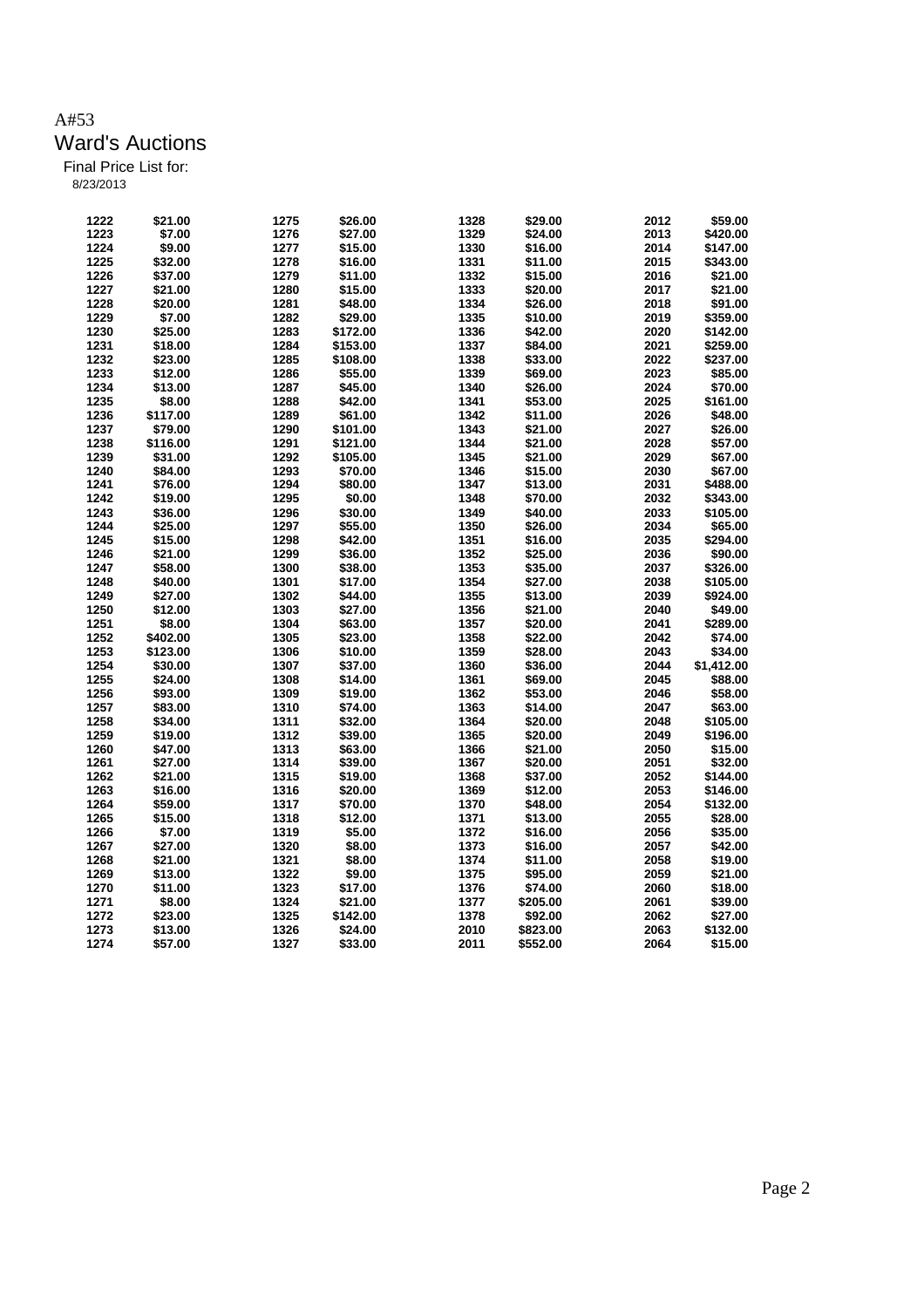| 2065 | \$5.00   | 2118 | \$125.00 | 2171 | \$32.00    | 2224 | \$70.00  |
|------|----------|------|----------|------|------------|------|----------|
|      |          |      |          |      |            |      |          |
| 2066 | \$17.00  | 2119 | \$30.00  | 2172 | \$26.00    | 2225 | \$79.00  |
| 2067 | \$14.00  | 2120 | \$29.00  | 2173 | \$39.00    | 2226 | \$36.00  |
| 2068 | \$27.00  | 2121 | \$158.00 | 2174 | \$32.00    | 2227 | \$69.00  |
| 2069 | \$58.00  | 2122 | \$580.00 | 2175 | \$31.00    | 2228 | \$40.00  |
| 2070 | \$150.00 | 2123 | \$23.00  | 2176 | \$34.00    | 2229 | \$74.00  |
| 2071 | \$42.00  | 2124 | \$235.00 | 2177 | \$478.00   | 2230 | \$21.00  |
| 2072 | \$54.00  | 2125 | \$57.00  | 2178 | \$13.00    | 2231 | \$185.00 |
| 2073 | \$21.00  | 2126 | \$154.00 | 2179 | \$90.00    | 2232 | \$15.00  |
| 2074 | \$47.00  | 2127 | \$118.00 | 2180 | \$65.00    | 2233 | \$24.00  |
| 2075 | \$63.00  | 2128 | \$142.00 | 2181 | \$1,470.00 | 2234 | \$17.00  |
| 2076 | \$326.00 | 2129 | \$50.00  | 2182 | \$276.00   | 2235 | \$44.00  |
| 2077 | \$27.00  | 2130 | \$26.00  | 2183 | \$107.00   | 2236 | \$28.00  |
| 2078 | \$142.00 | 2131 | \$33.00  | 2184 | \$64.00    | 2237 | \$30.00  |
| 2079 | \$79.00  | 2132 | \$77.00  | 2185 | \$394.00   | 2238 | \$13.00  |
|      |          |      |          |      |            |      |          |
| 2080 | \$20.00  | 2133 | \$62.00  | 2186 | \$65.00    | 2239 | \$13.00  |
| 2081 | \$240.00 | 2134 | \$205.00 | 2187 | \$23.00    | 2240 | \$9.00   |
| 2082 | \$16.00  | 2135 | \$269.00 | 2188 | \$34.00    | 2241 | \$27.00  |
| 2083 | \$26.00  | 2136 | \$289.00 | 2189 | \$34.00    | 2242 | \$13.00  |
| 2084 | \$21.00  | 2137 | \$40.00  | 2190 | \$32.00    | 2243 | \$69.00  |
| 2085 | \$35.00  | 2138 | \$73.00  | 2191 | \$163.00   | 2244 | \$13.00  |
| 2086 | \$32.00  | 2139 | \$13.00  | 2192 | \$608.00   | 2245 | \$13.00  |
| 2087 | \$34.00  | 2140 | \$118.00 | 2193 | \$54.00    | 2246 | \$95.00  |
| 2088 | \$83.00  | 2141 | \$45.00  | 2194 | \$33.00    | 2247 | \$45.00  |
| 2089 | \$42.00  | 2142 | \$69.00  | 2195 | \$35.00    | 2248 | \$149.00 |
| 2090 | \$39.00  | 2143 | \$156.00 | 2196 | \$28.00    | 2249 | \$217.00 |
| 2091 | \$33.00  | 2144 | \$53.00  | 2197 | \$13.00    | 2250 | \$58.00  |
| 2092 | \$6.00   | 2145 | \$28.00  | 2198 | \$19.00    | 2251 | \$105.00 |
| 2093 | \$11.00  | 2146 | \$50.00  | 2199 | \$15.00    | 2252 | \$153.00 |
| 2094 | \$14.00  | 2147 | \$25.00  | 2200 | \$37.00    | 2253 | \$27.00  |
| 2095 | \$18.00  | 2148 | \$250.00 | 2201 | \$29.00    | 2254 | \$142.00 |
| 2096 | \$50.00  | 2149 | \$13.00  | 2202 | \$25.00    | 2255 | \$150.00 |
| 2097 | \$9.00   | 2150 | \$304.00 | 2203 | \$35.00    | 2256 | \$21.00  |
| 2098 | \$15.00  | 2151 | \$54.00  | 2204 | \$17.00    | 2257 | \$17.00  |
| 2099 | \$42.00  | 2152 | \$59.00  | 2205 | \$17.00    | 2258 | \$17.00  |
| 2100 |          | 2153 |          | 2206 |            | 2259 | \$16.00  |
|      | \$20.00  |      | \$20.00  |      | \$29.00    |      |          |
| 2101 | \$12.00  | 2154 | \$226.00 | 2207 | \$16.00    | 2260 | \$27.00  |
| 2102 | \$50.00  | 2155 | \$44.00  | 2208 | \$21.00    | 2261 | \$10.00  |
| 2103 | \$104.00 | 2156 | \$37.00  | 2209 | \$10.00    | 2262 | \$27.00  |
| 2104 | \$128.00 | 2157 | \$63.00  | 2210 | \$37.00    | 2263 | \$14.00  |
| 2105 | \$25.00  | 2158 | \$33.00  | 2211 | \$27.00    | 2264 | \$15.00  |
| 2106 | \$756.00 | 2159 | \$24.00  | 2212 | \$12.00    | 2265 | \$13.00  |
| 2107 | \$53.00  | 2160 | \$0.00   | 2213 | \$38.00    | 2266 | \$34.00  |
| 2108 | \$138.00 | 2161 | \$10.00  | 2214 | \$311.00   | 2267 | \$55.00  |
| 2109 | \$46.00  | 2162 | \$17.00  | 2215 | \$60.00    | 2268 | \$23.00  |
| 2110 | \$210.00 | 2163 | \$47.00  | 2216 | \$82.00    | 2269 | \$10.00  |
| 2111 | \$102.00 | 2164 | \$16.00  | 2217 | \$225.00   | 2270 | \$13.00  |
| 2112 | \$41.00  | 2165 | \$27.00  | 2218 | \$7.00     | 2271 | \$78.00  |
| 2113 | \$79.00  | 2166 | \$40.00  | 2219 | \$101.00   | 2272 | \$5.00   |
| 2114 | \$71.00  | 2167 | \$16.00  | 2220 | \$37.00    | 2273 | \$142.00 |
| 2115 | \$83.00  | 2168 | \$40.00  | 2221 | \$27.00    | 2274 | \$59.00  |
| 2116 | \$0.00   | 2169 | \$37.00  | 2222 | \$153.00   | 2275 | \$16.00  |
| 2117 | \$29.00  | 2170 | \$27.00  | 2223 | \$37.00    | 2276 | \$7.00   |
|      |          |      |          |      |            |      |          |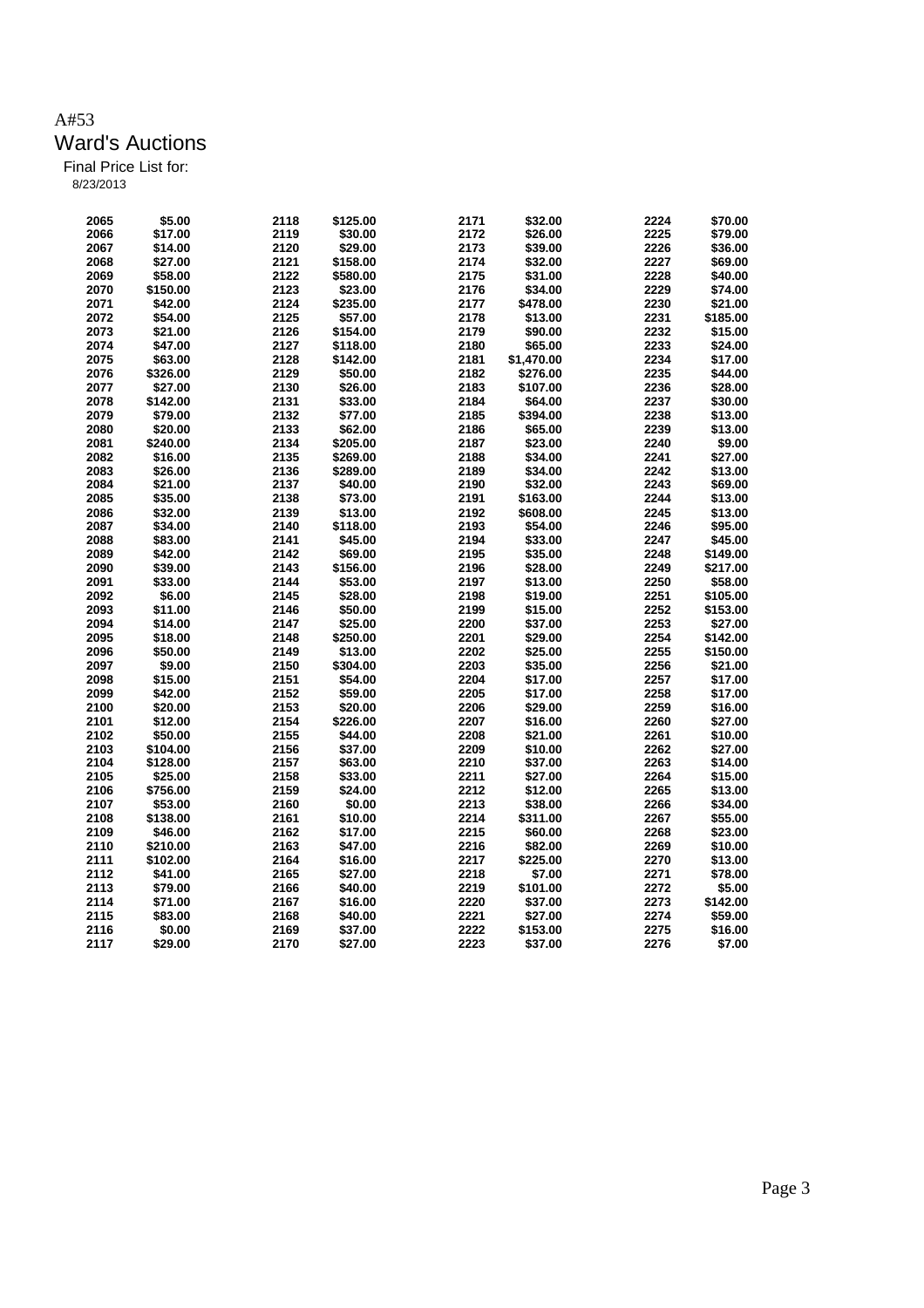| 2277 | \$16.00 | 2330 | \$28.00 | 2383 | \$21.00  | 2436 | \$59.00    |
|------|---------|------|---------|------|----------|------|------------|
| 2278 | \$16.00 | 2331 | \$47.00 | 2384 | \$32.00  | 2437 | \$68.00    |
|      |         |      |         |      |          |      |            |
| 2279 | \$23.00 | 2332 | \$48.00 | 2385 | \$32.00  | 2438 | \$41.00    |
| 2280 | \$18.00 | 2333 | \$23.00 | 2386 | \$37.00  | 2439 | \$37.00    |
| 2281 | \$16.00 | 2334 | \$19.00 | 2387 | \$19.00  | 2440 | \$66.00    |
| 2282 | \$16.00 | 2335 | \$13.00 | 2388 | \$21.00  | 2441 | \$81.00    |
| 2283 | \$16.00 | 2336 | \$24.00 | 2389 | \$23.00  | 2442 | \$79.00    |
| 2284 | \$16.00 | 2337 | \$15.00 | 2390 | \$33.00  | 2443 | \$310.00   |
| 2285 | \$16.00 | 2338 | \$23.00 | 2391 | \$20.00  | 2444 | \$13.00    |
| 2286 | \$23.00 | 2339 | \$37.00 | 2392 | \$63.00  | 2445 | \$242.00   |
| 2287 | \$46.00 | 2340 | \$10.00 | 2393 | \$16.00  | 2446 | \$164.00   |
| 2288 | \$63.00 | 2341 | \$53.00 | 2394 | \$21.00  | 2447 | \$150.00   |
| 2289 | \$51.00 | 2342 | \$17.00 | 2395 | \$10.00  | 2448 | \$85.00    |
| 2290 | \$18.00 | 2343 | \$25.00 | 2396 | \$10.00  | 2449 | \$252.00   |
| 2291 | \$7.00  | 2344 | \$16.00 | 2397 | \$9.00   | 2450 | \$101.00   |
| 2292 | \$16.00 | 2345 | \$31.00 | 2398 | \$25.00  | 2451 | \$65.00    |
| 2293 | \$6.00  | 2346 | \$21.00 | 2399 | \$39.00  | 2452 | \$52.00    |
| 2294 | \$45.00 | 2347 | \$25.00 | 2400 | \$33.00  | 2453 | \$69.00    |
| 2295 | \$32.00 | 2348 | \$28.00 | 2401 | \$44.00  | 2454 | \$279.00   |
| 2296 | \$23.00 | 2349 | \$12.00 | 2402 | \$27.00  | 2455 | \$70.00    |
| 2297 | \$11.00 | 2350 |         | 2403 | \$5.00   | 2456 |            |
|      |         |      | \$14.00 |      |          |      | \$56.00    |
| 2298 | \$10.00 | 2351 | \$11.00 | 2404 | \$15.00  | 2457 | \$65.00    |
| 2299 | \$7.00  | 2352 | \$8.00  | 2405 | \$29.00  | 2458 | \$59.00    |
| 2300 | \$11.00 | 2353 | \$16.00 | 2406 | \$27.00  | 2459 | \$59.00    |
| 2301 | \$5.00  | 2354 | \$0.00  | 2407 | \$54.00  | 2460 | \$58.00    |
| 2302 | \$18.00 | 2355 | \$57.00 | 2408 | \$34.00  | 2461 | \$65.00    |
| 2303 | \$10.00 | 2356 | \$27.00 | 2409 | \$53.00  | 2462 | \$1,050.00 |
| 2304 | \$31.00 | 2357 | \$32.00 | 2410 | \$16.00  | 2463 | \$65.00    |
| 2305 | \$16.00 | 2358 | \$16.00 | 2411 | \$195.00 | 2464 | \$70.00    |
| 2306 | \$19.00 | 2359 | \$15.00 | 2412 | \$81.00  | 2465 | \$60.00    |
| 2307 | \$5.00  | 2360 | \$14.00 | 2413 | \$210.00 | 2466 | \$56.00    |
| 2308 | \$18.00 | 2361 | \$27.00 | 2414 | \$158.00 | 2467 | \$75.00    |
| 2309 | \$10.00 | 2362 | \$44.00 | 2415 | \$105.00 | 2468 | \$70.00    |
| 2310 | \$14.00 | 2363 | \$25.00 | 2416 | \$163.00 | 2469 | \$63.00    |
| 2311 | \$25.00 | 2364 | \$21.00 | 2417 | \$237.00 | 2470 | \$58.00    |
| 2312 | \$13.00 | 2365 | \$21.00 | 2418 | \$53.00  | 2471 | \$125.00   |
| 2313 | \$24.00 | 2366 | \$19.00 | 2419 | \$110.00 | 2472 | \$25.00    |
| 2314 | \$27.00 | 2367 | \$24.00 | 2420 | \$59.00  | 2473 | \$73.00    |
| 2315 | \$21.00 | 2368 | \$34.00 | 2421 | \$91.00  | 2474 | \$40.00    |
| 2316 | \$49.00 | 2369 | \$26.00 | 2422 | \$75.00  | 2475 | \$244.00   |
| 2317 | \$26.00 | 2370 | \$42.00 | 2423 | \$163.00 | 2476 | \$61.00    |
| 2318 | \$41.00 | 2371 | \$19.00 | 2424 | \$63.00  | 2477 | \$78.00    |
| 2319 | \$13.00 | 2372 | \$42.00 | 2425 | \$201.00 | 2478 | \$51.00    |
| 2320 |         | 2373 |         | 2426 |          | 2479 |            |
|      | \$34.00 |      | \$16.00 |      | \$74.00  |      | \$347.00   |
| 2321 | \$44.00 | 2374 | \$32.00 | 2427 | \$280.00 | 2480 | \$221.00   |
| 2322 | \$34.00 | 2375 | \$48.00 | 2428 | \$77.00  | 2481 | \$93.00    |
| 2323 | \$18.00 | 2376 | \$21.00 | 2429 | \$53.00  | 2482 | \$93.00    |
| 2324 | \$27.00 | 2377 | \$11.00 | 2430 | \$66.00  | 2483 | \$64.00    |
| 2325 | \$16.00 | 2378 | \$16.00 | 2431 | \$59.00  | 2484 | \$105.00   |
| 2326 | \$17.00 | 2379 | \$27.00 | 2432 | \$75.00  | 2485 | \$55.00    |
| 2327 | \$29.00 | 2380 | \$12.00 | 2433 | \$58.00  | 2486 | \$71.00    |
| 2328 | \$34.00 | 2381 | \$11.00 | 2434 | \$53.00  | 2487 | \$63.00    |
| 2329 | \$28.00 | 2382 | \$18.00 | 2435 | \$73.00  | 2488 | \$42.00    |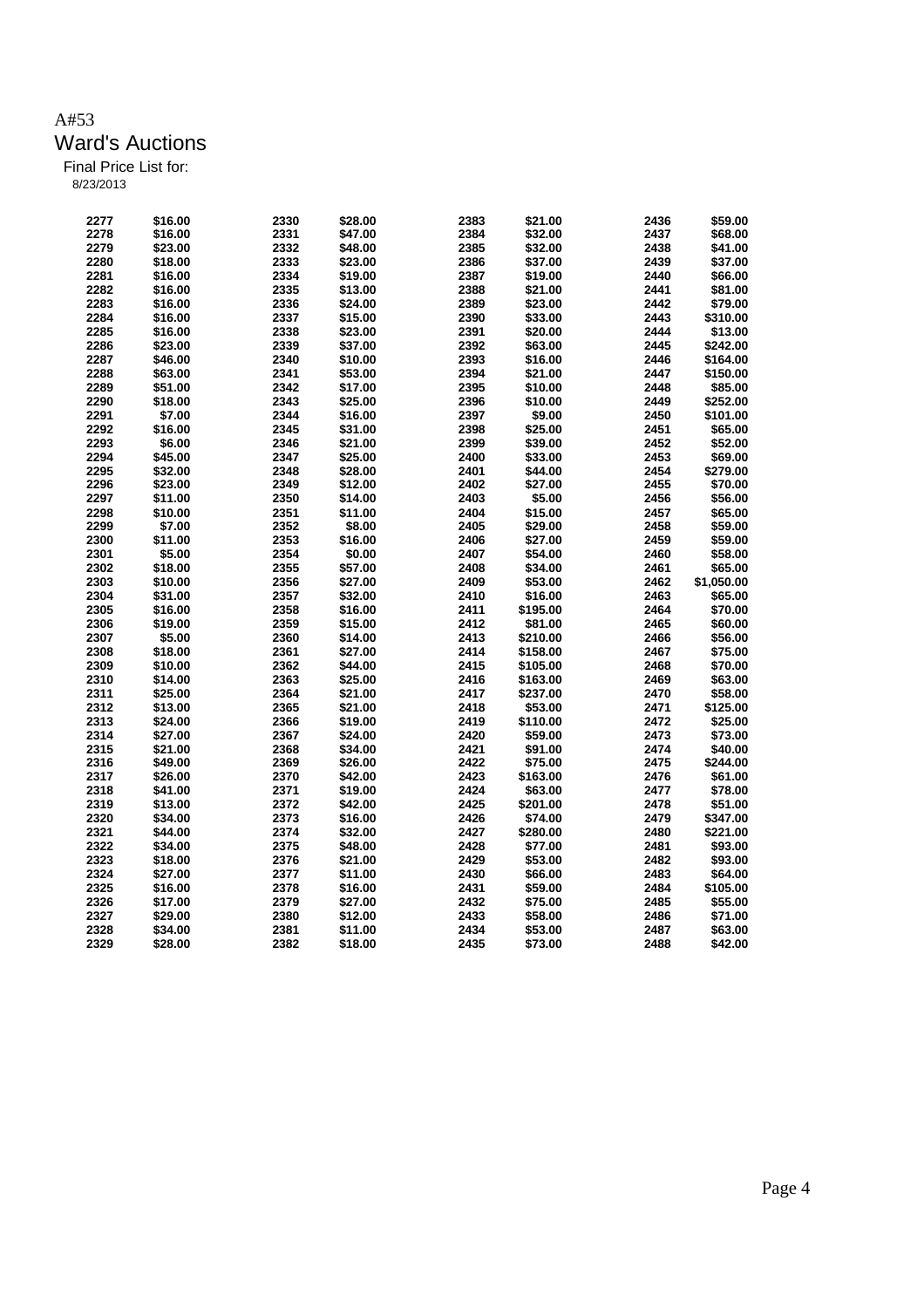| 2489 | \$80.00  | 2542 | \$31.00  | 3044 | \$32.00  | 3097         | \$11.00  |
|------|----------|------|----------|------|----------|--------------|----------|
| 2490 | \$51.00  | 2543 | \$59.00  | 3045 | \$217.00 | 3098         | \$72.00  |
| 2491 | \$63.00  | 2544 | \$58.00  | 3046 | \$58.00  | 3099         | \$42.00  |
| 2492 |          | 2545 |          | 3047 | \$63.00  |              |          |
|      | \$54.00  |      | \$54.00  |      |          | 3100         | \$27.00  |
| 2493 | \$48.00  | 2546 | \$473.00 | 3048 | \$0.00   | 3101         | \$27.00  |
| 2494 | \$65.00  | 2547 | \$140.00 | 3049 | \$45.00  | 3102         | \$87.00  |
| 2495 | \$68.00  | 2548 | \$84.00  | 3050 | \$23.00  | 3103         | \$53.00  |
| 2496 | \$147.00 | 2549 | \$56.00  | 3051 | \$95.00  | 3104         | \$263.00 |
| 2497 | \$273.00 | 2550 | \$53.00  | 3052 | \$0.00   | 3105         | \$93.00  |
| 2498 | \$90.00  | 2551 | \$86.00  | 3053 | \$342.00 | 3106         | \$30.00  |
| 2499 | \$160.00 | 2552 | \$47.00  | 3054 | \$0.00   | 3107         | \$158.00 |
| 2500 | \$525.00 | 2553 | \$55.00  | 3055 | \$58.00  | 3108         | \$59.00  |
| 2501 | \$86.00  | 2554 | \$45.00  | 3056 | \$20.00  | 3109         | \$46.00  |
| 2502 | \$152.00 | 2555 | \$77.00  | 3057 | \$16.00  | 3110         | \$59.00  |
| 2503 | \$86.00  | 2556 | \$159.00 | 3058 | \$17.00  | 3111         | \$73.00  |
| 2504 | \$70.00  | 2557 | \$54.00  | 3059 | \$14.00  | 3112         | \$105.00 |
| 2505 | \$19.00  | 2558 | \$210.00 | 3060 | \$25.00  | 3113         | \$0.00   |
| 2506 | \$47.00  | 2559 | \$67.00  | 3061 | \$0.00   | 3114         | \$105.00 |
| 2507 | \$58.00  | 2560 | \$105.00 | 3062 | \$50.00  | 3115         | \$59.00  |
| 2508 | \$100.00 | 3010 | \$57.00  | 3063 | \$15.00  | 3116         | \$263.00 |
| 2509 | \$315.00 | 3011 | \$256.00 | 3064 | \$11.00  | 3117         | \$51.00  |
| 2510 | \$120.00 | 3012 | \$178.00 | 3065 | \$129.00 | 3118         | \$153.00 |
| 2511 | \$77.00  | 3013 | \$117.00 | 3066 | \$24.00  | 3119         | \$121.00 |
| 2512 | \$75.00  | 3014 | \$80.00  | 3067 | \$39.00  | 3120         | \$184.00 |
| 2513 | \$68.00  | 3015 | \$510.00 | 3068 | \$33.00  | 3121         | \$32.00  |
| 2514 | \$58.00  | 3016 | \$306.00 | 3069 | \$221.00 | 3122         | \$46.00  |
| 2515 | \$120.00 | 3017 | \$170.00 | 3070 | \$271.00 | 3123         | \$325.00 |
| 2516 | \$55.00  | 3018 | \$255.00 | 3071 | \$164.00 | 3124         | \$38.00  |
| 2517 | \$81.00  | 3019 | \$0.00   | 3072 | \$0.00   | 3125         | \$32.00  |
| 2518 | \$90.00  |      |          | 3073 |          |              |          |
| 2519 |          | 3020 | \$83.00  | 3074 | \$175.00 | 3126<br>3127 | \$184.00 |
|      | \$81.00  | 3021 | \$91.00  |      | \$67.00  |              | \$46.00  |
| 2520 | \$52.00  | 3022 | \$100.00 | 3075 | \$100.00 | 3128         | \$158.00 |
| 2521 | \$126.00 | 3023 | \$99.00  | 3076 | \$84.00  | 3129         | \$47.00  |
| 2522 | \$52.00  | 3024 | \$59.00  | 3077 | \$52.00  | 3130         | \$46.00  |
| 2523 | \$40.00  | 3025 | \$105.00 | 3078 | \$79.00  | 3131         | \$32.00  |
| 2524 | \$63.00  | 3026 | \$35.00  | 3079 | \$98.00  | 3132         | \$35.00  |
| 2525 | \$126.00 | 3027 | \$133.00 | 3080 | \$81.00  | 3133         | \$62.00  |
| 2526 | \$208.00 | 3028 | \$66.00  | 3081 | \$110.00 | 3134         | \$21.00  |
| 2527 | \$58.00  | 3029 | \$212.00 | 3082 | \$67.00  | 3135         | \$65.00  |
| 2528 | \$48.00  | 3030 | \$100.00 | 3083 | \$165.00 | 3136         | \$82.00  |
| 2529 | \$31.00  | 3031 | \$167.00 | 3084 | \$48.00  | 3137         | \$86.00  |
| 2530 | \$55.00  | 3032 | \$53.00  | 3085 | \$63.00  | 3138         | \$39.00  |
| 2531 | \$63.00  | 3033 | \$394.00 | 3086 | \$80.00  | 3139         | \$49.00  |
| 2532 | \$53.00  | 3034 | \$20.00  | 3087 | \$71.00  | 3140         | \$32.00  |
| 2533 | \$21.00  | 3035 | \$126.00 | 3088 | \$78.00  | 3141         | \$588.00 |
| 2534 | \$62.00  | 3036 | \$105.00 | 3089 | \$72.00  | 3142         | \$34.00  |
| 2535 | \$75.00  | 3037 | \$221.00 | 3090 | \$81.00  | 3143         | \$15.00  |
| 2536 | \$33.00  | 3038 | \$62.00  | 3091 | \$117.00 | 3144         | \$15.00  |
| 2537 | \$42.00  | 3039 | \$986.00 | 3092 | \$256.00 | 3145         | \$15.00  |
| 2538 | \$44.00  | 3040 | \$75.00  | 3093 | \$150.00 | 3146         | \$23.00  |
| 2539 | \$29.00  | 3041 | \$25.00  | 3094 | \$54.00  | 3147         | \$28.00  |
| 2540 | \$24.00  | 3042 | \$0.00   | 3095 | \$35.00  | 3148         | \$15.00  |
| 2541 | \$53.00  | 3043 | \$45.00  | 3096 | \$50.00  | 3149         | \$23.00  |
|      |          |      |          |      |          |              |          |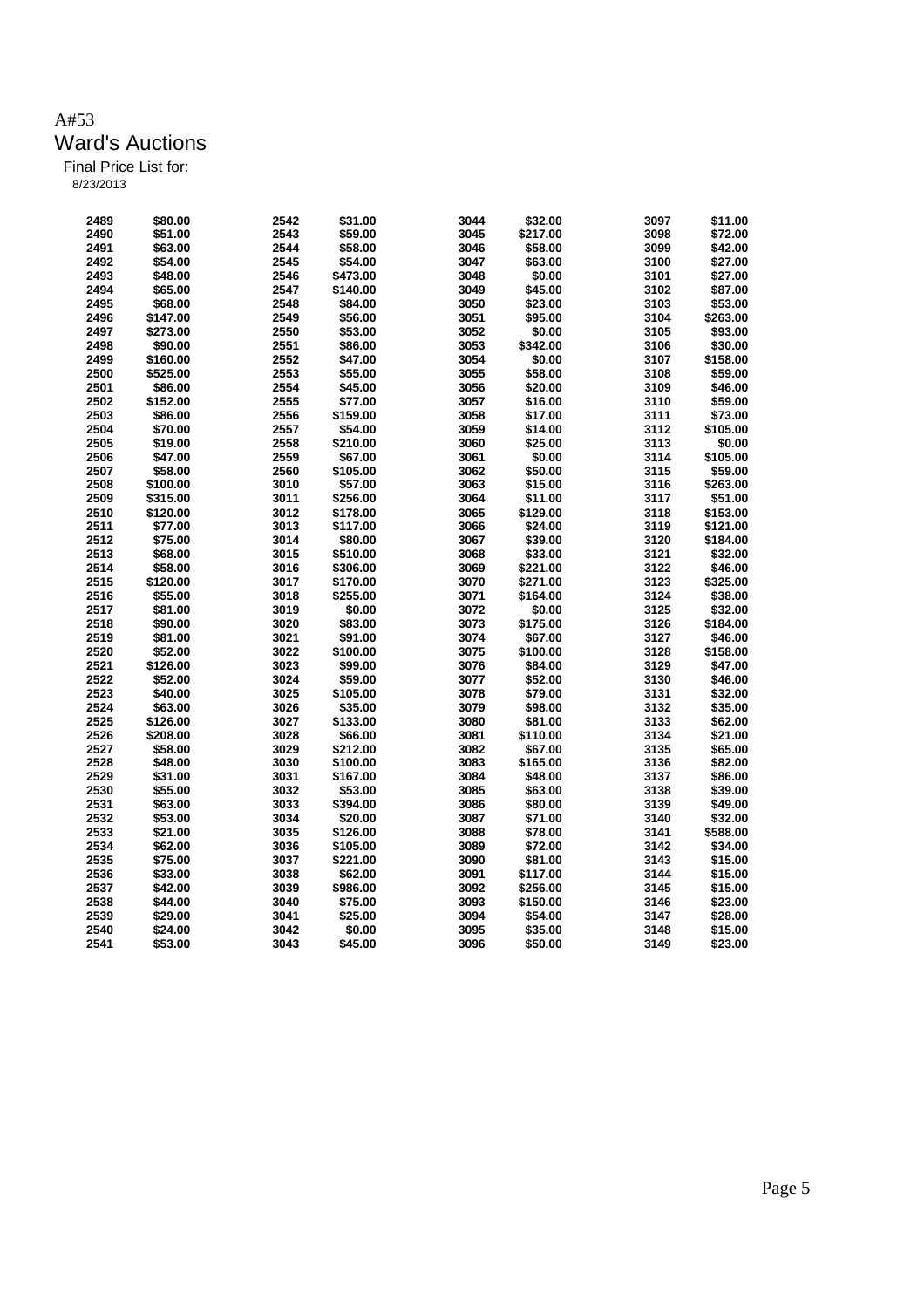| 3150 | \$23.00            | 3203 | \$50.00  | 3256 | \$29.00  | 3309 | \$37.00  |
|------|--------------------|------|----------|------|----------|------|----------|
| 3151 | \$116.00           | 3204 | \$132.00 | 3257 | \$65.00  | 3310 | \$31.00  |
| 3152 | \$120.00           | 3205 | \$84.00  | 3258 | \$31.00  | 3311 | \$90.00  |
| 3153 | \$55.00            | 3206 | \$105.00 | 3259 | \$16.00  | 3312 | \$48.00  |
| 3154 | \$27.00            | 3207 | \$305.00 | 3260 | \$23.00  | 3313 | \$69.00  |
| 3155 |                    | 3208 | \$75.00  | 3261 | \$34.00  | 3314 | \$33.00  |
|      | \$28.00<br>\$37.00 | 3209 |          | 3262 |          |      | \$8.00   |
| 3156 |                    |      | \$30.00  |      | \$47.00  | 3315 |          |
| 3157 | \$18.00            | 3210 | \$41.00  | 3263 | \$33.00  | 3316 | \$31.00  |
| 3158 | \$44.00            | 3211 | \$42.00  | 3264 | \$23.00  | 3317 | \$20.00  |
| 3159 | \$39.00            | 3212 | \$21.00  | 3265 | \$48.00  | 3318 | \$21.00  |
| 3160 | \$18.00            | 3213 | \$58.00  | 3266 | \$39.00  | 3319 | \$96.00  |
| 3161 | \$38.00            | 3214 | \$38.00  | 3267 | \$238.00 | 3320 | \$32.00  |
| 3162 | \$0.00             | 3215 | \$48.00  | 3268 | \$118.00 | 3321 | \$80.00  |
| 3163 | \$74.00            | 3216 | \$20.00  | 3269 | \$35.00  | 3322 | \$49.00  |
| 3164 | \$49.00            | 3217 | \$27.00  | 3270 | \$30.00  | 3323 | \$23.00  |
| 3165 | \$48.00            | 3218 | \$77.00  | 3271 | \$77.00  | 3324 | \$225.00 |
| 3166 | \$63.00            | 3219 | \$39.00  | 3272 | \$30.00  | 3325 | \$51.00  |
| 3167 | \$32.00            | 3220 | \$39.00  | 3273 | \$25.00  | 3326 | \$86.00  |
| 3168 | \$220.00           | 3221 | \$30.00  | 3274 | \$116.00 | 3327 | \$99.00  |
| 3169 | \$26.00            | 3222 | \$58.00  | 3275 | \$111.00 | 3328 | \$462.00 |
| 3170 | \$32.00            | 3223 | \$26.00  | 3276 | \$35.00  | 3329 | \$21.00  |
| 3171 | \$20.00            | 3224 | \$20.00  | 3277 | \$10.00  | 3330 | \$68.00  |
| 3172 | \$94.00            | 3225 | \$23.00  | 3278 | \$42.00  | 3331 | \$75.00  |
| 3173 | \$27.00            | 3226 | \$17.00  | 3279 | \$35.00  | 3332 | \$54.00  |
| 3174 | \$50.00            | 3227 | \$33.00  | 3280 | \$90.00  | 3333 | \$279.00 |
| 3175 | \$56.00            | 3228 | \$23.00  | 3281 | \$76.00  | 3334 | \$61.00  |
| 3176 | \$60.00            | 3229 | \$42.00  | 3282 | \$48.00  | 3335 | \$96.00  |
| 3177 | \$45.00            | 3230 | \$37.00  | 3283 | \$31.00  | 3336 | \$27.00  |
| 3178 | \$166.00           | 3231 | \$55.00  | 3284 | \$68.00  | 3337 | \$16.00  |
| 3179 | \$74.00            | 3232 | \$182.00 | 3285 | \$73.00  | 3338 | \$20.00  |
| 3180 | \$58.00            | 3233 | \$51.00  | 3286 | \$59.00  | 3339 | \$39.00  |
| 3181 | \$48.00            | 3234 | \$38.00  | 3287 | \$52.00  | 3340 | \$25.00  |
| 3182 | \$47.00            | 3235 | \$30.00  | 3288 | \$93.00  | 3341 | \$16.00  |
| 3183 | \$36.00            | 3236 | \$42.00  | 3289 | \$146.00 | 3342 | \$30.00  |
|      |                    |      |          | 3290 |          | 3343 |          |
| 3184 | \$25.00            | 3237 | \$19.00  |      | \$46.00  |      | \$71.00  |
| 3185 | \$53.00            | 3238 | \$23.00  | 3291 | \$79.00  | 3344 | \$27.00  |
| 3186 | \$32.00            | 3239 | \$33.00  | 3292 | \$41.00  | 3345 | \$27.00  |
| 3187 | \$48.00            | 3240 | \$42.00  | 3293 | \$63.00  | 3346 | \$63.00  |
| 3188 | \$42.00            | 3241 | \$31.00  | 3294 | \$24.00  | 3347 | \$84.00  |
| 3189 | \$60.00            | 3242 | \$20.00  | 3295 | \$39.00  | 3348 | \$210.00 |
| 3190 | \$23.00            | 3243 | \$12.00  | 3296 | \$42.00  | 3349 | \$74.00  |
| 3191 | \$54.00            | 3244 | \$10.00  | 3297 | \$15.00  | 3350 | \$20.00  |
| 3192 | \$32.00            | 3245 | \$10.00  | 3298 | \$28.00  | 3351 | \$36.00  |
| 3193 | \$45.00            | 3246 | \$37.00  | 3299 | \$36.00  | 3352 | \$18.00  |
| 3194 | \$18.00            | 3247 | \$32.00  | 3300 | \$24.00  | 3353 | \$30.00  |
| 3195 | \$73.00            | 3248 | \$22.00  | 3301 | \$20.00  | 3354 | \$33.00  |
| 3196 | \$42.00            | 3249 | \$10.00  | 3302 | \$61.00  | 3355 | \$52.00  |
| 3197 | \$23.00            | 3250 | \$0.00   | 3303 | \$58.00  | 3356 | \$96.00  |
| 3198 | \$21.00            | 3251 | \$10.00  | 3304 | \$49.00  | 3357 | \$64.00  |
| 3199 | \$62.00            | 3252 | \$24.00  | 3305 | \$36.00  | 3358 | \$37.00  |
| 3200 | \$39.00            | 3253 | \$32.00  | 3306 | \$37.00  | 3359 | \$27.00  |
| 3201 | \$54.00            | 3254 | \$45.00  | 3307 | \$28.00  | 3360 | \$25.00  |
| 3202 | \$18.00            | 3255 | \$46.00  | 3308 | \$18.00  | 3361 | \$19.00  |
|      |                    |      |          |      |          |      |          |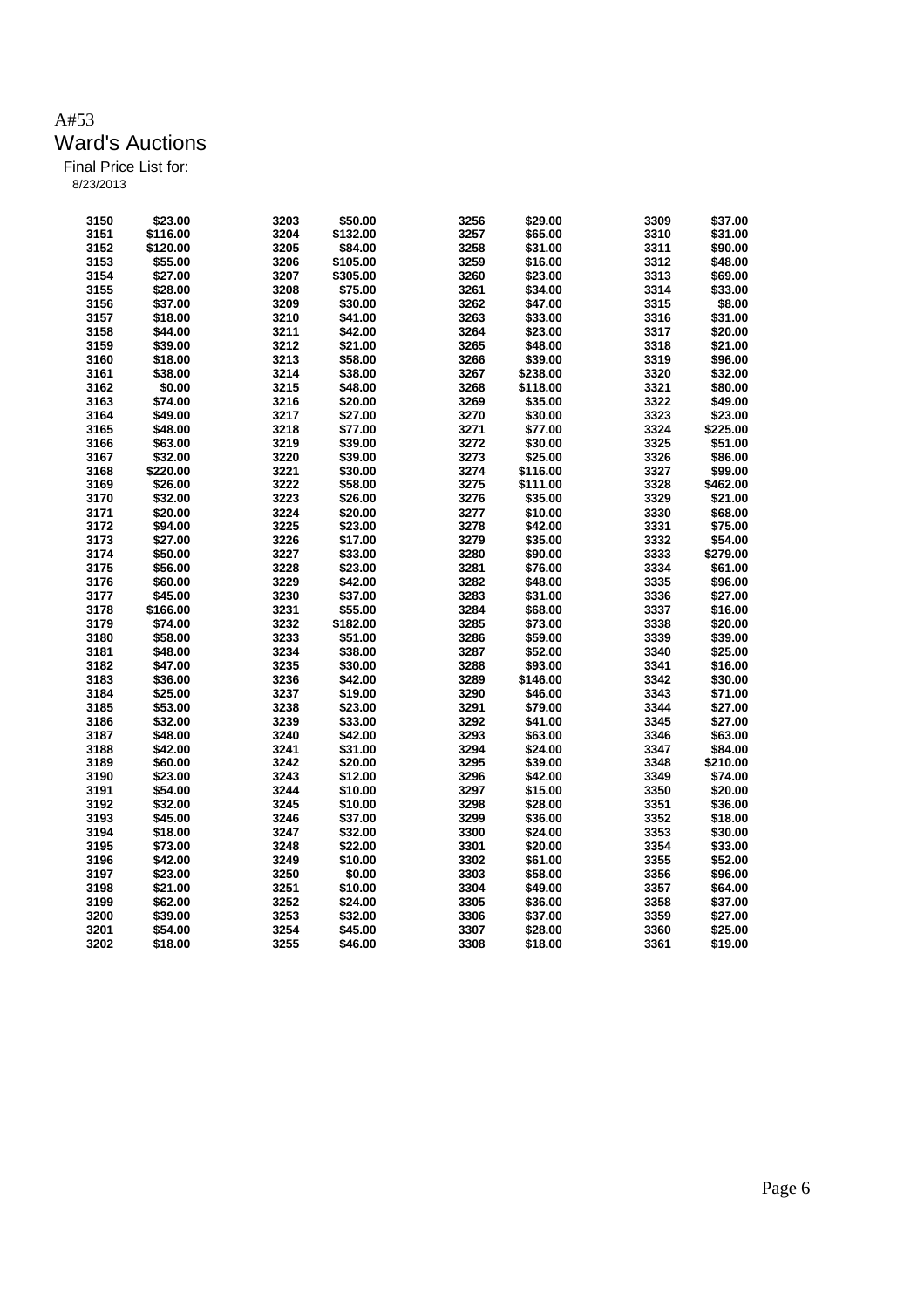| 3362 | \$18.00 | 3415 | \$25.00  | 3468 | \$49.00  | 3521 | \$59.00  |
|------|---------|------|----------|------|----------|------|----------|
|      |         |      |          |      |          |      |          |
| 3363 | \$28.00 | 3416 | \$30.00  | 3469 | \$39.00  | 3522 | \$23.00  |
| 3364 | \$25.00 | 3417 | \$164.00 | 3470 | \$37.00  | 3523 | \$24.00  |
| 3365 | \$79.00 | 3418 | \$53.00  | 3471 | \$17.00  | 3524 | \$29.00  |
| 3366 | \$19.00 | 3419 | \$117.00 | 3472 | \$23.00  | 3525 | \$25.00  |
| 3367 | \$33.00 | 3420 | \$32.00  | 3473 | \$52.00  | 3526 | \$68.00  |
| 3368 | \$23.00 | 3421 | \$25.00  | 3474 | \$33.00  | 3527 | \$30.00  |
| 3369 | \$16.00 | 3422 | \$53.00  | 3475 | \$17.00  | 3528 | \$63.00  |
| 3370 | \$20.00 | 3423 | \$80.00  | 3476 | \$22.00  | 3529 | \$23.00  |
| 3371 | \$16.00 | 3424 | \$56.00  | 3477 | \$16.00  | 3530 | \$18.00  |
| 3372 | \$17.00 | 3425 | \$53.00  | 3478 | \$78.00  | 3531 | \$91.00  |
| 3373 | \$15.00 | 3426 | \$93.00  | 3479 | \$31.00  | 3532 | \$0.00   |
| 3374 | \$25.00 | 3427 | \$101.00 | 3480 | \$44.00  | 3533 | \$100.00 |
| 3375 | \$27.00 | 3428 | \$58.00  | 3481 | \$48.00  | 3534 | \$17.00  |
| 3376 | \$29.00 | 3429 | \$18.00  | 3482 | \$33.00  | 3535 | \$23.00  |
| 3377 |         |      |          | 3483 |          | 3536 | \$105.00 |
|      | \$29.00 | 3430 | \$24.00  |      | \$19.00  |      |          |
| 3378 | \$17.00 | 3431 | \$248.00 | 3484 | \$25.00  | 3537 | \$84.00  |
| 3379 | \$38.00 | 3432 | \$50.00  | 3485 | \$85.00  | 3538 | \$10.00  |
| 3380 | \$11.00 | 3433 | \$27.00  | 3486 | \$27.00  | 3539 | \$31.00  |
| 3381 | \$23.00 | 3434 | \$118.00 | 3487 | \$175.00 | 3540 | \$80.00  |
| 3382 | \$25.00 | 3435 | \$160.00 | 3488 | \$86.00  | 3541 | \$15.00  |
| 3383 | \$21.00 | 3436 | \$37.00  | 3489 | \$48.00  | 3542 | \$7.00   |
| 3384 | \$98.00 | 3437 | \$30.00  | 3490 | \$30.00  | 3543 | \$14.00  |
| 3385 | \$63.00 | 3438 | \$27.00  | 3491 | \$92.00  | 3544 | \$395.00 |
| 3386 | \$32.00 | 3439 | \$48.00  | 3492 | \$201.00 | 3545 | \$525.00 |
| 3387 | \$25.00 | 3440 | \$105.00 | 3493 | \$116.00 | 3546 | \$336.00 |
| 3388 | \$16.00 | 3441 | \$53.00  | 3494 | \$50.00  | 3547 | \$65.00  |
| 3389 | \$24.00 | 3442 | \$13.00  | 3495 | \$63.00  | 3548 | \$237.00 |
| 3390 | \$24.00 | 3443 | \$25.00  | 3496 | \$48.00  | 3549 | \$59.00  |
| 3391 | \$27.00 | 3444 | \$104.00 | 3497 | \$105.00 | 3550 | \$20.00  |
| 3392 | \$30.00 | 3445 | \$25.00  | 3498 | \$103.00 | 3551 | \$55.00  |
| 3393 | \$40.00 | 3446 | \$107.00 | 3499 | \$90.00  | 3552 | \$50.00  |
| 3394 | \$36.00 | 3447 | \$30.00  | 3500 | \$81.00  | 3553 | \$50.00  |
| 3395 | \$23.00 | 3448 | \$37.00  | 3501 | \$56.00  | 3554 | \$0.00   |
| 3396 | \$15.00 | 3449 | \$87.00  | 3502 | \$35.00  | 3555 | \$0.00   |
| 3397 |         |      | \$48.00  | 3503 |          | 3556 | \$98.00  |
|      | \$23.00 | 3450 |          |      | \$0.00   |      |          |
| 3398 | \$18.00 | 3451 | \$63.00  | 3504 | \$84.00  | 3557 | \$0.00   |
| 3399 | \$73.00 | 3452 | \$27.00  | 3505 | \$39.00  | 3558 | \$0.00   |
| 3400 | \$35.00 | 3453 | \$54.00  | 3506 | \$27.00  | 3559 | \$75.00  |
| 3401 | \$23.00 | 3454 | \$31.00  | 3507 | \$34.00  | 3560 | \$433.00 |
| 3402 | \$34.00 | 3455 | \$17.00  | 3508 | \$0.00   | 3561 | \$315.00 |
| 3403 | \$17.00 | 3456 | \$95.00  | 3509 | \$25.00  | 3562 | \$326.00 |
| 3404 | \$23.00 | 3457 | \$32.00  | 3510 | \$20.00  | 3563 | \$378.00 |
| 3405 | \$98.00 | 3458 | \$26.00  | 3511 | \$38.00  | 3564 | \$290.00 |
| 3406 | \$17.00 | 3459 | \$25.00  | 3512 | \$17.00  | 3565 | \$185.00 |
| 3407 | \$55.00 | 3460 | \$22.00  | 3513 | \$55.00  | 3566 | \$66.00  |
| 3408 | \$26.00 | 3461 | \$42.00  | 3514 | \$53.00  | 3567 | \$126.00 |
| 3409 | \$18.00 | 3462 | \$23.00  | 3515 | \$17.00  | 3568 | \$92.00  |
| 3410 | \$28.00 | 3463 | \$16.00  | 3516 | \$19.00  | 3569 | \$172.00 |
| 3411 | \$12.00 | 3464 | \$51.00  | 3517 | \$44.00  | 3570 | \$158.00 |
| 3412 | \$35.00 | 3465 | \$46.00  | 3518 | \$17.00  | 3571 | \$153.00 |
| 3413 | \$27.00 | 3466 | \$51.00  | 3519 | \$15.00  | 3572 | \$50.00  |
| 3414 | \$66.00 | 3467 | \$84.00  | 3520 | \$16.00  | 3573 | \$0.00   |
|      |         |      |          |      |          |      |          |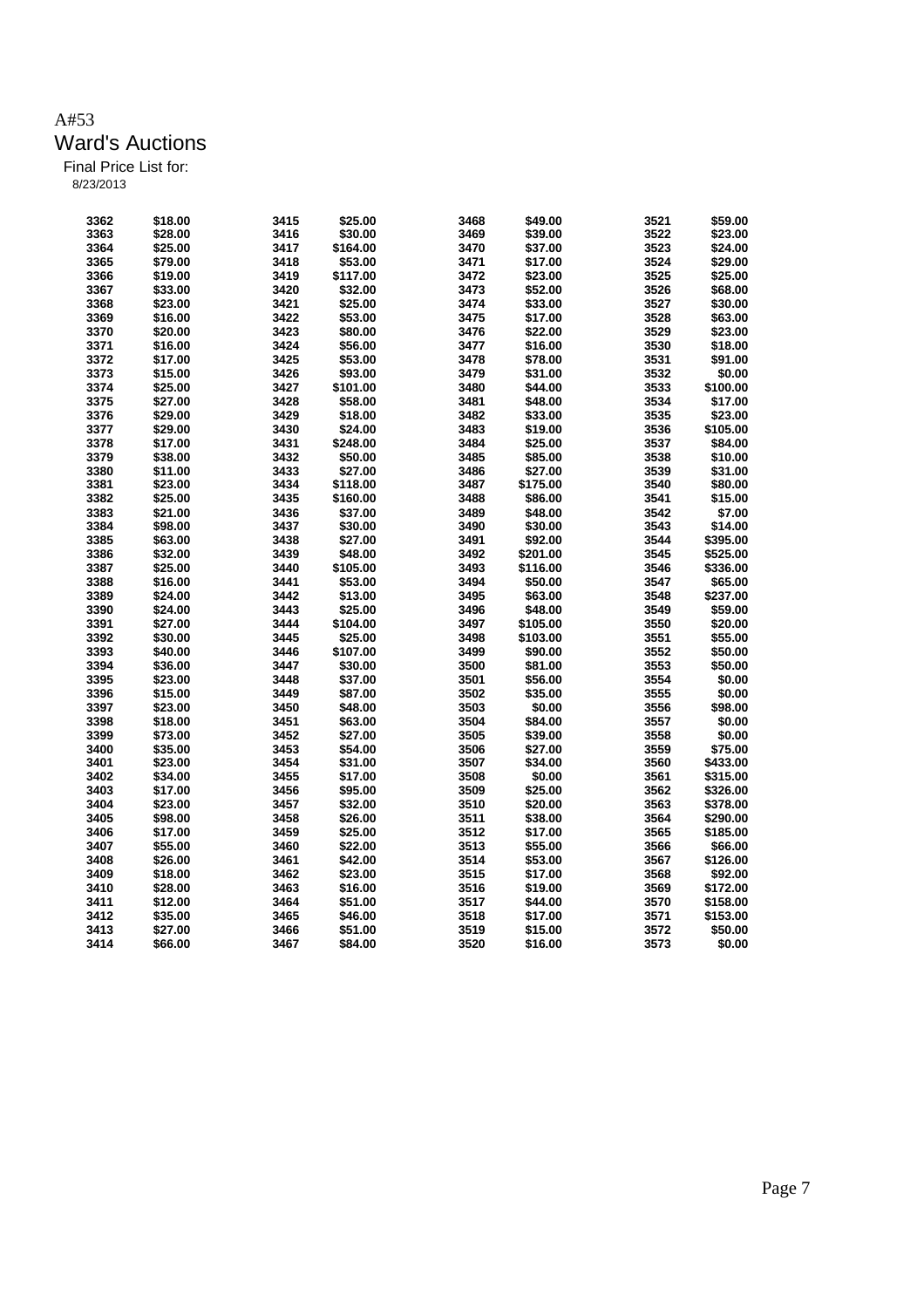| 3574 | \$53.00  | 3627 | \$95.00  | 3680 | \$11.00  | 3733 | \$10.00  |
|------|----------|------|----------|------|----------|------|----------|
| 3575 | \$102.00 | 3628 | \$81.00  | 3681 | \$29.00  | 3734 | \$37.00  |
| 3576 | \$167.00 | 3629 | \$21.00  | 3682 | \$125.00 | 3735 | \$37.00  |
| 3577 | \$15.00  | 3630 | \$23.00  | 3683 | \$53.00  | 3736 | \$27.00  |
| 3578 | \$39.00  | 3631 | \$19.00  | 3684 | \$48.00  | 3737 | \$46.00  |
| 3579 | \$10.00  | 3632 | \$75.00  | 3685 | \$16.00  | 3738 | \$53.00  |
| 3580 | \$19.00  | 3633 | \$231.00 | 3686 | \$24.00  | 3739 | \$25.00  |
| 3581 | \$108.00 | 3634 | \$34.00  | 3687 | \$18.00  | 3740 | \$51.00  |
| 3582 | \$39.00  | 3635 | \$90.00  | 3688 | \$35.00  | 3741 | \$84.00  |
| 3583 | \$55.00  | 3636 | \$20.00  | 3689 | \$21.00  | 3742 | \$20.00  |
| 3584 | \$59.00  | 3637 | \$33.00  | 3690 | \$20.00  | 3743 | \$21.00  |
| 3585 | \$87.00  | 3638 | \$84.00  | 3691 | \$42.00  | 3744 | \$221.00 |
| 3586 | \$30.00  | 3639 | \$47.00  | 3692 | \$71.00  | 3745 | \$80.00  |
| 3587 | \$27.00  | 3640 | \$20.00  | 3693 | \$53.00  | 3746 | \$39.00  |
| 3588 | \$111.00 | 3641 | \$15.00  | 3694 | \$29.00  | 3747 | \$51.00  |
| 3589 | \$60.00  | 3642 | \$27.00  | 3695 | \$18.00  | 3748 | \$63.00  |
| 3590 | \$35.00  | 3643 | \$37.00  | 3696 | \$88.00  | 3749 | \$10.00  |
| 3591 | \$347.00 | 3644 | \$44.00  | 3697 | \$0.00   | 3750 | \$16.00  |
| 3592 | \$91.00  | 3645 | \$32.00  | 3698 | \$23.00  | 3751 | \$50.00  |
| 3593 | \$53.00  | 3646 | \$52.00  | 3699 | \$19.00  | 3752 | \$14.00  |
| 3594 | \$29.00  | 3647 | \$48.00  | 3700 | \$54.00  | 3753 | \$10.00  |
| 3595 | \$100.00 | 3648 | \$23.00  | 3701 | \$25.00  | 3754 | \$62.00  |
| 3596 | \$27.00  | 3649 | \$18.00  | 3702 | \$58.00  | 3755 | \$70.00  |
| 3597 | \$56.00  | 3650 | \$23.00  | 3703 | \$74.00  | 3756 | \$84.00  |
| 3598 | \$147.00 | 3651 | \$27.00  | 3704 | \$20.00  | 3757 | \$80.00  |
| 3599 | \$29.00  | 3652 | \$263.00 | 3705 | \$32.00  | 3758 | \$75.00  |
| 3600 | \$16.00  | 3653 | \$42.00  | 3706 | \$34.00  | 3759 | \$90.00  |
| 3601 | \$35.00  | 3654 | \$37.00  | 3707 | \$14.00  | 3760 | \$158.00 |
| 3602 | \$23.00  | 3655 | \$27.00  | 3708 | \$14.00  | 3761 | \$53.00  |
| 3603 | \$10.00  | 3656 | \$47.00  | 3709 | \$34.00  | 3762 | \$0.00   |
| 3604 | \$48.00  | 3657 | \$25.00  | 3710 | \$14.00  | 3763 | \$79.00  |
| 3605 | \$184.00 | 3658 | \$86.00  | 3711 | \$16.00  | 3764 | \$69.00  |
| 3606 | \$21.00  | 3659 | \$101.00 | 3712 | \$31.00  | 3765 | \$97.00  |
| 3607 | \$45.00  | 3660 | \$34.00  | 3713 | \$29.00  | 3766 | \$85.00  |
| 3608 | \$21.00  | 3661 | \$52.00  | 3714 | \$45.00  | 3767 | \$46.00  |
| 3609 | \$16.00  | 3662 | \$64.00  | 3715 | \$19.00  | 3768 | \$71.00  |
| 3610 | \$132.00 | 3663 | \$45.00  | 3716 | \$36.00  | 3769 | \$10.00  |
| 3611 | \$35.00  | 3664 | \$17.00  | 3717 | \$59.00  | 3770 | \$6.00   |
| 3612 | \$65.00  | 3665 | \$55.00  | 3718 | \$61.00  | 3771 | \$175.00 |
| 3613 | \$25.00  | 3666 | \$53.00  | 3719 | \$18.00  | 3772 | \$16.00  |
| 3614 | \$90.00  | 3667 | \$53.00  | 3720 | \$79.00  | 3773 | \$25.00  |
| 3615 | \$53.00  | 3668 | \$90.00  | 3721 | \$25.00  | 3774 | \$27.00  |
| 3616 | \$13.00  | 3669 | \$116.00 | 3722 | \$42.00  | 3775 | \$84.00  |
| 3617 | \$52.00  | 3670 | \$95.00  | 3723 | \$33.00  | 3776 | \$56.00  |
| 3618 | \$47.00  | 3671 | \$35.00  | 3724 | \$30.00  | 3777 | \$50.00  |
| 3619 | \$20.00  | 3672 | \$95.00  | 3725 | \$25.00  | 3778 | \$56.00  |
| 3620 | \$263.00 | 3673 | \$23.00  | 3726 | \$42.00  | 3779 | \$57.00  |
| 3621 | \$123.00 | 3674 | \$32.00  | 3727 | \$13.00  | 3780 | \$90.00  |
| 3622 | \$25.00  | 3675 | \$45.00  | 3728 | \$0.00   | 3781 | \$57.00  |
| 3623 | \$39.00  | 3676 | \$107.00 | 3729 | \$125.00 | 3782 | \$69.00  |
| 3624 | \$33.00  | 3677 | \$73.00  | 3730 | \$100.00 | 3783 | \$48.00  |
| 3625 | \$19.00  | 3678 | \$48.00  | 3731 | \$116.00 | 3784 | \$80.00  |
| 3626 | \$47.00  | 3679 | \$29.00  | 3732 | \$102.00 | 3785 | \$62.00  |
|      |          |      |          |      |          |      |          |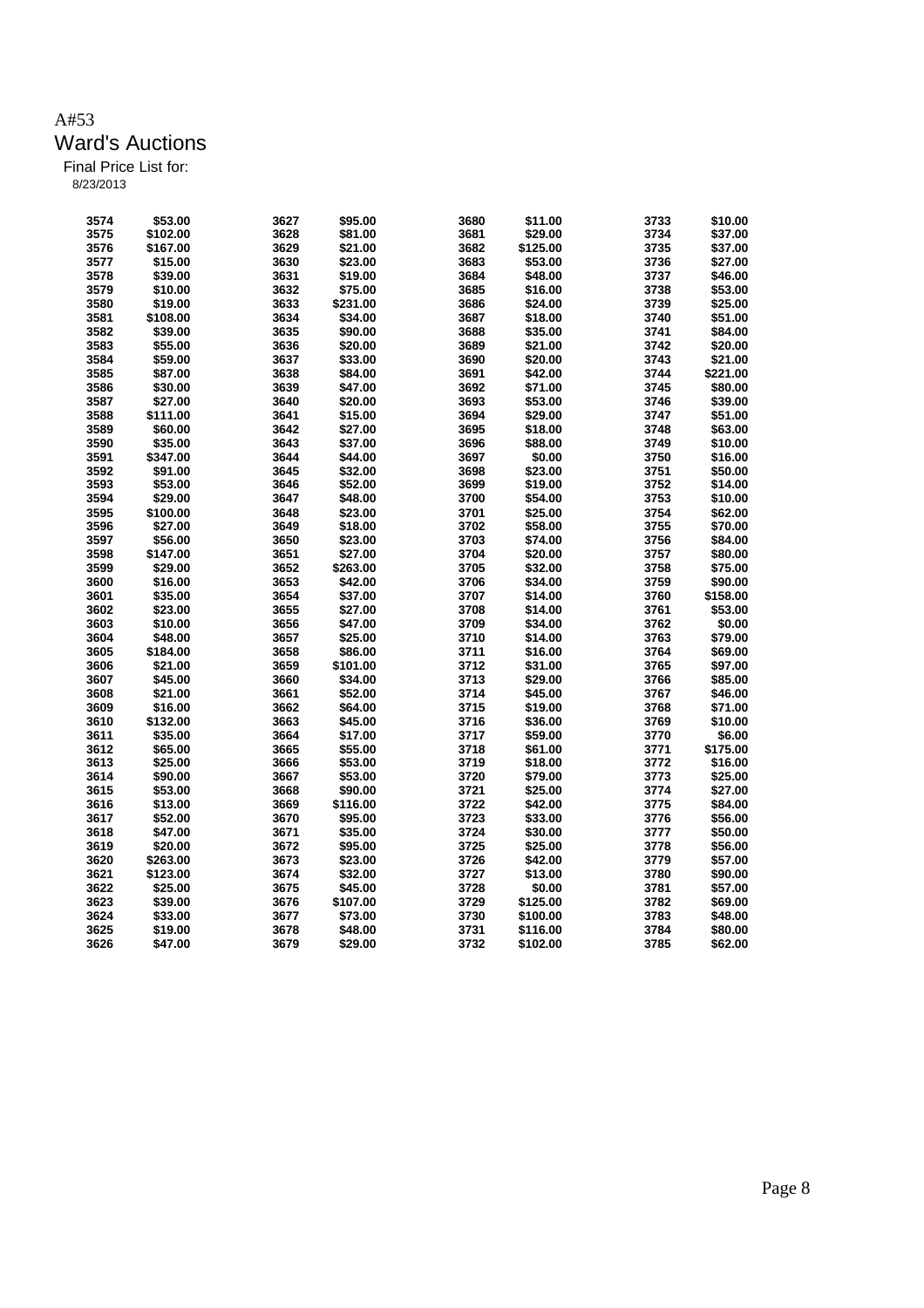| \$19.00<br>3787<br>\$45.00<br>3840<br>\$0.00<br>3893<br>\$312.00<br>4038<br>3788<br>\$27.00<br>\$0.00<br>3894<br>4039<br>3841<br>\$166.00<br>3895<br>3789<br>\$38.00<br>3842<br>\$0.00<br>4040<br>\$32.00<br>3896<br>3790<br>\$10.00<br>3843<br>\$68.00<br>\$20.00<br>4041<br>3791<br>\$84.00<br>3844<br>\$42.00<br>3897<br>\$14.00<br>4042<br>3792<br>\$24.00<br>3845<br>3898<br>\$58.00<br>4043<br>\$15.00<br>3793<br>3899<br>\$36.00<br>3846<br>\$143.00<br>\$10.00<br>4044<br>3794<br>3900<br>4045<br>\$19.00<br>3847<br>\$12.00<br>\$15.00<br>3795<br>\$247.00<br>3848<br>\$37.00<br>3901<br>\$20.00<br>4046<br>3796<br>3849<br>3902<br>4047<br>\$32.00<br>\$21.00<br>\$10.00<br>3797<br>3903<br>\$33.00<br>3850<br>\$20.00<br>\$15.00<br>4048<br>3798<br>3904<br>4049<br>\$16.00<br>3851<br>\$36.00<br>\$15.00<br>3799<br>3852<br>3905 | \$1,200.00<br>\$122.00<br>\$59.00<br>\$469.00<br>\$998.00<br>\$211.00<br>\$118.00 |
|----------------------------------------------------------------------------------------------------------------------------------------------------------------------------------------------------------------------------------------------------------------------------------------------------------------------------------------------------------------------------------------------------------------------------------------------------------------------------------------------------------------------------------------------------------------------------------------------------------------------------------------------------------------------------------------------------------------------------------------------------------------------------------------------------------------------------------------------|-----------------------------------------------------------------------------------|
|                                                                                                                                                                                                                                                                                                                                                                                                                                                                                                                                                                                                                                                                                                                                                                                                                                              |                                                                                   |
|                                                                                                                                                                                                                                                                                                                                                                                                                                                                                                                                                                                                                                                                                                                                                                                                                                              |                                                                                   |
|                                                                                                                                                                                                                                                                                                                                                                                                                                                                                                                                                                                                                                                                                                                                                                                                                                              |                                                                                   |
|                                                                                                                                                                                                                                                                                                                                                                                                                                                                                                                                                                                                                                                                                                                                                                                                                                              |                                                                                   |
|                                                                                                                                                                                                                                                                                                                                                                                                                                                                                                                                                                                                                                                                                                                                                                                                                                              |                                                                                   |
|                                                                                                                                                                                                                                                                                                                                                                                                                                                                                                                                                                                                                                                                                                                                                                                                                                              |                                                                                   |
|                                                                                                                                                                                                                                                                                                                                                                                                                                                                                                                                                                                                                                                                                                                                                                                                                                              | \$321.00                                                                          |
|                                                                                                                                                                                                                                                                                                                                                                                                                                                                                                                                                                                                                                                                                                                                                                                                                                              | \$66.00                                                                           |
|                                                                                                                                                                                                                                                                                                                                                                                                                                                                                                                                                                                                                                                                                                                                                                                                                                              | \$50.00                                                                           |
|                                                                                                                                                                                                                                                                                                                                                                                                                                                                                                                                                                                                                                                                                                                                                                                                                                              | \$139.00                                                                          |
|                                                                                                                                                                                                                                                                                                                                                                                                                                                                                                                                                                                                                                                                                                                                                                                                                                              | \$62.00                                                                           |
|                                                                                                                                                                                                                                                                                                                                                                                                                                                                                                                                                                                                                                                                                                                                                                                                                                              | \$53.00                                                                           |
| \$37.00<br>\$90.00<br>\$21.00<br>4050                                                                                                                                                                                                                                                                                                                                                                                                                                                                                                                                                                                                                                                                                                                                                                                                        | \$0.00                                                                            |
| 3800<br>\$39.00<br>3853<br>\$58.00<br>3906<br>4051<br>\$10.00                                                                                                                                                                                                                                                                                                                                                                                                                                                                                                                                                                                                                                                                                                                                                                                | \$16.00                                                                           |
| 3854<br>3907<br>4052<br>3801<br>\$12.00<br>\$42.00<br>\$25.00                                                                                                                                                                                                                                                                                                                                                                                                                                                                                                                                                                                                                                                                                                                                                                                | \$0.00                                                                            |
| 3802<br>\$35.00<br>3855<br>\$15.00<br>3908<br>\$27.00<br>4053                                                                                                                                                                                                                                                                                                                                                                                                                                                                                                                                                                                                                                                                                                                                                                                | \$32.00                                                                           |
| 3803<br>3909<br>4054<br>\$30.00<br>3856<br>\$102.00<br>\$17.00                                                                                                                                                                                                                                                                                                                                                                                                                                                                                                                                                                                                                                                                                                                                                                               | \$16.00                                                                           |
| 4055<br>3804<br>\$46.00<br>3857<br>\$118.00<br>3910<br>\$74.00                                                                                                                                                                                                                                                                                                                                                                                                                                                                                                                                                                                                                                                                                                                                                                               | \$18.00                                                                           |
| \$29.00<br>3858<br>3911<br>4056<br>3805<br>\$11.00<br>\$74.00                                                                                                                                                                                                                                                                                                                                                                                                                                                                                                                                                                                                                                                                                                                                                                                | \$18.00                                                                           |
| 3912<br>4057<br>3806<br>\$31.00<br>3859<br>\$100.00<br>\$58.00                                                                                                                                                                                                                                                                                                                                                                                                                                                                                                                                                                                                                                                                                                                                                                               | \$30.00                                                                           |
| 3913<br>3807<br>\$33.00<br>3860<br>\$93.00<br>\$23.00<br>4058                                                                                                                                                                                                                                                                                                                                                                                                                                                                                                                                                                                                                                                                                                                                                                                | \$24.00                                                                           |
| 3914<br>4059<br>3808<br>\$36.00<br>3861<br>\$57.00<br>\$66.00                                                                                                                                                                                                                                                                                                                                                                                                                                                                                                                                                                                                                                                                                                                                                                                | \$47.00                                                                           |
| 4007<br>4060<br>3809<br>\$10.00<br>3862<br>\$29.00<br>\$609.00                                                                                                                                                                                                                                                                                                                                                                                                                                                                                                                                                                                                                                                                                                                                                                               | \$16.00                                                                           |
| 3810<br>\$70.00<br>4008<br>4061<br>3863<br>\$74.00<br>\$277.00                                                                                                                                                                                                                                                                                                                                                                                                                                                                                                                                                                                                                                                                                                                                                                               | \$11.00                                                                           |
| 3811<br>\$43.00<br>4009<br>4062<br>3864<br>\$63.00<br>\$185.00                                                                                                                                                                                                                                                                                                                                                                                                                                                                                                                                                                                                                                                                                                                                                                               | \$16.00                                                                           |
| 3812<br>\$41.00<br>3865<br>\$18.00<br>4010<br>\$1,208.00<br>4063                                                                                                                                                                                                                                                                                                                                                                                                                                                                                                                                                                                                                                                                                                                                                                             | \$10.00                                                                           |
| 3813<br>\$29.00<br>3866<br>\$121.00<br>4011<br>\$3,500.00<br>4064                                                                                                                                                                                                                                                                                                                                                                                                                                                                                                                                                                                                                                                                                                                                                                            | \$16.00                                                                           |
| 4012<br>3814<br>\$179.00<br>3867<br>\$44.00<br>\$2,625.00<br>4065                                                                                                                                                                                                                                                                                                                                                                                                                                                                                                                                                                                                                                                                                                                                                                            | \$16.00                                                                           |
| 3815<br>\$79.00<br>3868<br>\$11.00<br>4013<br>\$202.00<br>4066                                                                                                                                                                                                                                                                                                                                                                                                                                                                                                                                                                                                                                                                                                                                                                               | \$16.00                                                                           |
| 3816<br>3869<br>4014<br>4067<br>\$69.00<br>\$24.00<br>\$279.00                                                                                                                                                                                                                                                                                                                                                                                                                                                                                                                                                                                                                                                                                                                                                                               | \$9.00                                                                            |
| 3817<br>\$59.00<br>3870<br>\$27.00<br>4015<br>\$473.00<br>4068                                                                                                                                                                                                                                                                                                                                                                                                                                                                                                                                                                                                                                                                                                                                                                               | \$281.00                                                                          |
| 4069<br>3818<br>\$23.00<br>3871<br>\$70.00<br>4016<br>\$66.00                                                                                                                                                                                                                                                                                                                                                                                                                                                                                                                                                                                                                                                                                                                                                                                | \$0.00                                                                            |
| 3819<br>\$21.00<br>3872<br>4017<br>4070<br>\$21.00<br>\$230.00                                                                                                                                                                                                                                                                                                                                                                                                                                                                                                                                                                                                                                                                                                                                                                               | \$0.00                                                                            |
| 3820<br>4018<br>4071<br>\$18.00<br>3873<br>\$13.00<br>\$50.00                                                                                                                                                                                                                                                                                                                                                                                                                                                                                                                                                                                                                                                                                                                                                                                | \$5.00                                                                            |
| 3821<br>\$28.00<br>3874<br>\$37.00<br>4019<br>\$158.00<br>4072                                                                                                                                                                                                                                                                                                                                                                                                                                                                                                                                                                                                                                                                                                                                                                               | \$40.00                                                                           |
| 3822<br>3875<br>4020<br>4073<br>\$30.00<br>\$10.00<br>\$210.00                                                                                                                                                                                                                                                                                                                                                                                                                                                                                                                                                                                                                                                                                                                                                                               | \$11.00                                                                           |
| 3823<br>4021<br>\$30.00<br>3876<br>\$11.00<br>\$1,000.00<br>4074                                                                                                                                                                                                                                                                                                                                                                                                                                                                                                                                                                                                                                                                                                                                                                             | \$6.00                                                                            |
| 4022<br>3824<br>\$22.00<br>3877<br>\$10.00<br>\$92.00<br>4075                                                                                                                                                                                                                                                                                                                                                                                                                                                                                                                                                                                                                                                                                                                                                                                | \$201.00                                                                          |
| 3825<br>4023<br>4076<br>\$40.00<br>3878<br>\$97.00<br>\$158.00                                                                                                                                                                                                                                                                                                                                                                                                                                                                                                                                                                                                                                                                                                                                                                               | \$15.00                                                                           |
| 4024<br>3826<br>\$45.00<br>3879<br>\$15.00<br>\$105.00<br>4077                                                                                                                                                                                                                                                                                                                                                                                                                                                                                                                                                                                                                                                                                                                                                                               | \$10.00                                                                           |
| 4025<br>3827<br>\$16.00<br>3880<br>\$16.00<br>\$158.00<br>4078                                                                                                                                                                                                                                                                                                                                                                                                                                                                                                                                                                                                                                                                                                                                                                               | \$24.00                                                                           |
| 3828<br>3881<br>4026<br>4079<br>\$25.00<br>\$53.00<br>\$630.00                                                                                                                                                                                                                                                                                                                                                                                                                                                                                                                                                                                                                                                                                                                                                                               | \$0.00                                                                            |
| 3829<br>\$9.00<br>3882<br>\$17.00<br>4027<br>4080<br>\$550.00                                                                                                                                                                                                                                                                                                                                                                                                                                                                                                                                                                                                                                                                                                                                                                                | \$7.00                                                                            |
| 3830<br>\$48.00<br>3883<br>\$11.00<br>4028<br>4081<br>\$63.00                                                                                                                                                                                                                                                                                                                                                                                                                                                                                                                                                                                                                                                                                                                                                                                | \$5.00                                                                            |
| 4029<br>3831<br>\$44.00<br>3884<br>\$16.00<br>\$184.00<br>4082                                                                                                                                                                                                                                                                                                                                                                                                                                                                                                                                                                                                                                                                                                                                                                               | \$5.00                                                                            |
| 3832<br>\$12.00<br>3885<br>\$10.00<br>4030<br>\$667.00<br>4083                                                                                                                                                                                                                                                                                                                                                                                                                                                                                                                                                                                                                                                                                                                                                                               | \$0.00                                                                            |
| 3833<br>4031<br>\$33.00<br>3886<br>\$41.00<br>\$268.00<br>4084                                                                                                                                                                                                                                                                                                                                                                                                                                                                                                                                                                                                                                                                                                                                                                               | \$8.00                                                                            |
| 3834<br>\$34.00<br>3887<br>4032<br>4085<br>\$45.00<br>\$178.00                                                                                                                                                                                                                                                                                                                                                                                                                                                                                                                                                                                                                                                                                                                                                                               | \$32.00                                                                           |
| 3835<br>\$41.00<br>3888<br>\$23.00<br>4033<br>4086<br>\$1,144.00                                                                                                                                                                                                                                                                                                                                                                                                                                                                                                                                                                                                                                                                                                                                                                             | \$48.00                                                                           |
| 3836<br>\$38.00<br>3889<br>\$20.00<br>4034<br>\$2.193.00<br>4087                                                                                                                                                                                                                                                                                                                                                                                                                                                                                                                                                                                                                                                                                                                                                                             | \$3.00                                                                            |
| 3837<br>4035<br>4088<br>\$13.00<br>3890<br>\$11.00<br>\$350.00                                                                                                                                                                                                                                                                                                                                                                                                                                                                                                                                                                                                                                                                                                                                                                               | \$0.00                                                                            |
| 3838<br>3891<br>4036<br>\$1,100.00<br>4089<br>\$18.00<br>\$37.00                                                                                                                                                                                                                                                                                                                                                                                                                                                                                                                                                                                                                                                                                                                                                                             | \$5.00                                                                            |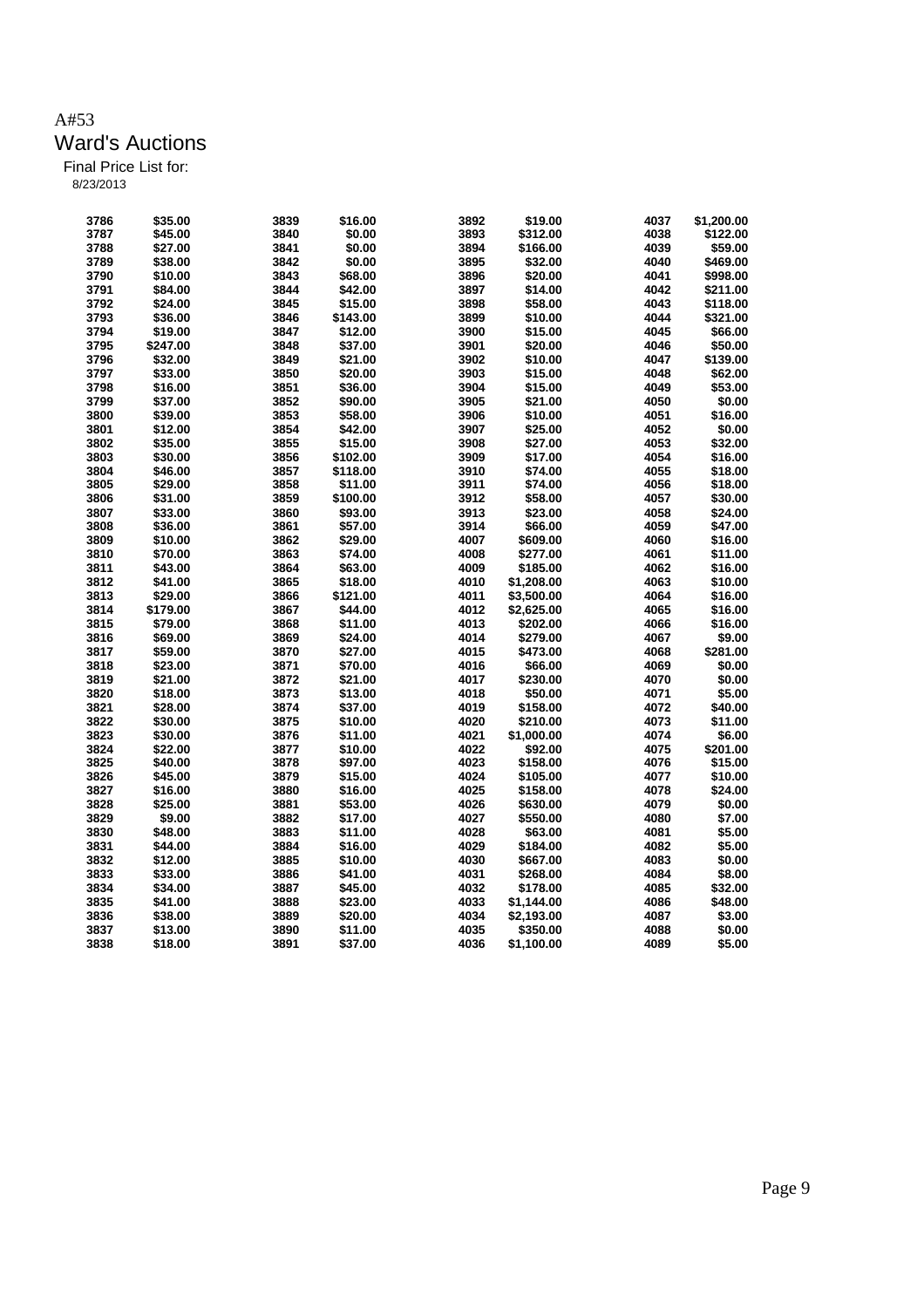| 4090 | \$8.00  | 4143 | \$6.00   | 4196 | \$10.00 | 4249 | \$12.00 |
|------|---------|------|----------|------|---------|------|---------|
| 4091 | \$10.00 | 4144 | \$7.00   | 4197 | \$11.00 | 4250 | \$12.00 |
| 4092 | \$3.00  | 4145 | \$11.00  | 4198 | \$41.00 | 4251 | \$0.00  |
| 4093 | \$0.00  | 4146 | \$33.00  | 4199 | \$11.00 | 4252 | \$0.00  |
| 4094 | \$3.00  | 4147 | \$11.00  | 4200 | \$15.00 | 4253 | \$10.00 |
| 4095 | \$11.00 | 4148 | \$5.00   | 4201 | \$9.00  | 4254 | \$32.00 |
| 4096 | \$7.00  | 4149 | \$7.00   | 4202 | \$24.00 | 4255 | \$21.00 |
| 4097 | \$5.00  | 4150 | \$9.00   | 4203 | \$4.00  | 4256 | \$5.00  |
| 4098 | \$4.00  | 4151 | \$8.00   | 4204 | \$6.00  | 4257 | \$5.00  |
| 4099 | \$9.00  | 4152 | \$5.00   | 4205 | \$12.00 | 4258 | \$21.00 |
| 4100 | \$16.00 | 4153 | \$11.00  | 4206 | \$6.00  | 4259 | \$16.00 |
| 4101 | \$3.00  | 4154 | \$23.00  | 4207 | \$6.00  | 4260 | \$16.00 |
| 4102 | \$3.00  | 4155 | \$11.00  | 4208 | \$7.00  | 4261 | \$26.00 |
| 4103 | \$0.00  | 4156 | \$6.00   | 4209 | \$12.00 | 4262 | \$16.00 |
| 4104 | \$0.00  | 4157 | \$130.00 | 4210 | \$8.00  | 4263 | \$5.00  |
| 4105 | \$33.00 | 4158 | \$12.00  | 4211 | \$7.00  | 4264 | \$0.00  |
| 4106 | \$5.00  | 4159 | \$16.00  | 4212 | \$10.00 | 4265 | \$57.00 |
| 4107 | \$9.00  | 4160 | \$8.00   | 4213 | \$13.00 | 4266 | \$48.00 |
| 4108 | \$10.00 | 4161 | \$9.00   | 4214 | \$9.00  | 4267 | \$53.00 |
| 4109 | \$33.00 | 4162 | \$6.00   | 4215 | \$9.00  | 4268 | \$0.00  |
| 4110 | \$8.00  | 4163 | \$9.00   | 4216 | \$0.00  | 4269 | \$8.00  |
| 4111 | \$11.00 | 4164 | \$8.00   | 4217 | \$17.00 | 4270 | \$25.00 |
| 4112 | \$11.00 | 4165 | \$8.00   | 4218 | \$6.00  | 4271 | \$27.00 |
| 4113 | \$5.00  |      |          | 4219 |         | 4272 | \$0.00  |
|      |         | 4166 | \$17.00  |      | \$13.00 |      |         |
| 4114 | \$15.00 | 4167 | \$5.00   | 4220 | \$19.00 | 4273 | \$0.00  |
| 4115 | \$5.00  | 4168 | \$0.00   | 4221 | \$7.00  | 4274 | \$11.00 |
| 4116 | \$11.00 | 4169 | \$5.00   | 4222 | \$0.00  | 4275 | \$5.00  |
| 4117 | \$34.00 | 4170 | \$6.00   | 4223 | \$14.00 | 4276 | \$15.00 |
| 4118 | \$16.00 | 4171 | \$5.00   | 4224 | \$25.00 | 4277 | \$9.00  |
| 4119 | \$7.00  | 4172 | \$9.00   | 4225 | \$8.00  | 4278 | \$5.00  |
| 4120 | \$0.00  | 4173 | \$7.00   | 4226 | \$6.00  | 4279 | \$0.00  |
| 4121 | \$5.00  | 4174 | \$5.00   | 4227 | \$15.00 | 4280 | \$0.00  |
| 4122 | \$0.00  | 4175 | \$6.00   | 4228 | \$8.00  | 4281 | \$0.00  |
| 4123 | \$10.00 | 4176 | \$5.00   | 4229 | \$8.00  | 4282 | \$0.00  |
| 4124 | \$15.00 | 4177 | \$5.00   | 4230 | \$6.00  | 4283 | \$0.00  |
| 4125 | \$15.00 | 4178 | \$5.00   | 4231 | \$0.00  | 4284 | \$5.00  |
| 4126 | \$25.00 | 4179 | \$11.00  | 4232 | \$10.00 | 4285 | \$0.00  |
| 4127 | \$15.00 | 4180 | \$5.00   | 4233 | \$6.00  | 4286 | \$0.00  |
| 4128 | \$30.00 | 4181 | \$5.00   | 4234 | \$6.00  | 4287 | \$0.00  |
| 4129 | \$15.00 | 4182 | \$7.00   | 4235 | \$7.00  | 4288 | \$0.00  |
| 4130 | \$0.00  | 4183 | \$24.00  | 4236 | \$6.00  | 4289 | \$0.00  |
| 4131 | \$5.00  | 4184 | \$19.00  | 4237 | \$9.00  | 4290 | \$0.00  |
| 4132 | \$3.00  | 4185 | \$14.00  | 4238 | \$8.00  | 4291 | \$0.00  |
| 4133 | \$11.00 | 4186 | \$7.00   | 4239 | \$6.00  | 4292 | \$0.00  |
| 4134 | \$7.00  | 4187 | \$0.00   | 4240 | \$8.00  | 4293 | \$0.00  |
| 4135 | \$0.00  | 4188 | \$10.00  | 4241 | \$19.00 | 4294 | \$14.00 |
| 4136 | \$10.00 | 4189 | \$8.00   | 4242 | \$8.00  | 4295 | \$21.00 |
| 4137 | \$9.00  | 4190 | \$13.00  | 4243 | \$15.00 | 4296 | \$11.00 |
| 4138 | \$26.00 | 4191 | \$12.00  | 4244 | \$0.00  | 4297 | \$8.00  |
| 4139 | \$23.00 | 4192 | \$14.00  | 4245 | \$0.00  | 4298 | \$12.00 |
| 4140 | \$15.00 | 4193 | \$13.00  | 4246 | \$32.00 | 4299 | \$11.00 |
| 4141 | \$18.00 | 4194 | \$15.00  | 4247 | \$21.00 | 4300 | \$8.00  |
| 4142 | \$10.00 | 4195 | \$12.00  | 4248 | \$12.00 | 4301 | \$0.00  |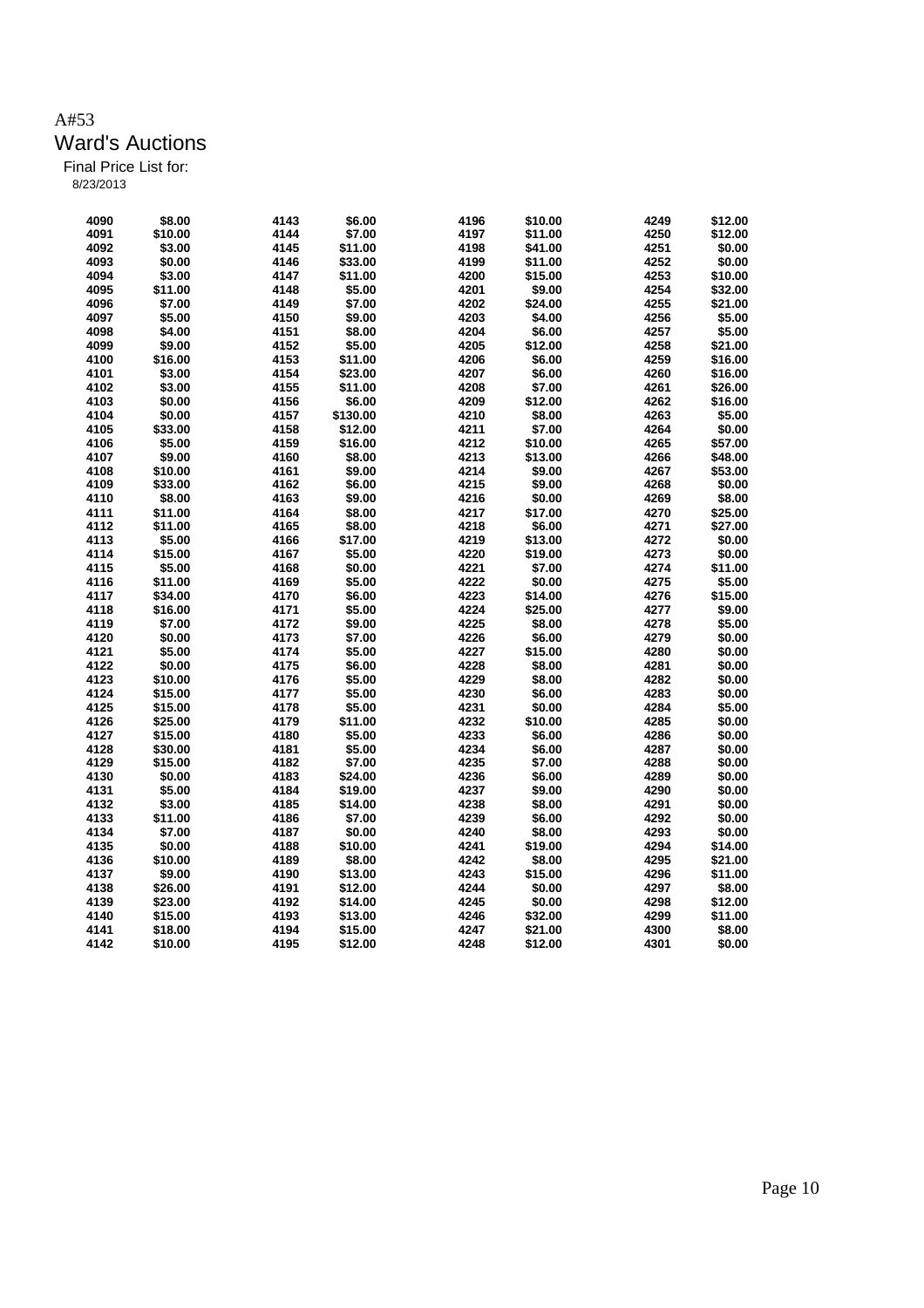| 4302 | \$13.00 | 4355 | \$7.00   | 4408 | \$139.00 | 4461 | \$22.00  |
|------|---------|------|----------|------|----------|------|----------|
| 4303 | \$0.00  | 4356 | \$80.00  | 4409 | \$60.00  | 4462 | \$21.00  |
| 4304 | \$18.00 | 4357 | \$69.00  | 4410 | \$420.00 | 4463 | \$66.00  |
| 4305 | \$0.00  | 4358 | \$10.00  | 4411 | \$36.00  | 4464 | \$8.00   |
| 4306 | \$0.00  | 4359 | \$10.00  | 4412 | \$166.00 | 4465 | \$4.00   |
| 4307 | \$0.00  | 4360 | \$12.00  | 4413 | \$45.00  | 4466 | \$70.00  |
| 4308 | \$13.00 | 4361 | \$21.00  | 4414 | \$33.00  | 4467 | \$63.00  |
| 4309 | \$0.00  | 4362 | \$13.00  | 4415 | \$135.00 | 4468 | \$0.00   |
| 4310 | \$0.00  | 4363 | \$10.00  | 4416 | \$48.00  | 4469 | \$50.00  |
| 4311 | \$5.00  | 4364 | \$210.00 | 4417 | \$29.00  | 4470 | \$50.00  |
| 4312 | \$0.00  | 4365 | \$69.00  | 4418 | \$228.00 | 4471 | \$70.00  |
| 4313 | \$0.00  | 4366 | \$10.00  | 4419 | \$105.00 | 4472 | \$54.00  |
| 4314 | \$5.00  | 4367 | \$32.00  | 4420 | \$90.00  | 4473 | \$39.00  |
| 4315 | \$0.00  | 4368 | \$29.00  | 4421 | \$104.00 | 4474 | \$30.00  |
| 4316 | \$8.00  | 4369 | \$72.00  | 4422 | \$39.00  | 4475 | \$0.00   |
| 4317 | \$0.00  | 4370 | \$21.00  | 4423 | \$31.00  | 4476 | \$0.00   |
| 4318 | \$11.00 | 4371 | \$54.00  | 4424 | \$20.00  | 4477 | \$40.00  |
| 4319 | \$9.00  | 4372 | \$75.00  | 4425 | \$113.00 | 4478 | \$42.00  |
| 4320 | \$5.00  | 4373 | \$48.00  | 4426 | \$40.00  | 4479 | \$42.00  |
| 4321 | \$9.00  | 4374 | \$29.00  | 4427 | \$20.00  | 4480 | \$116.00 |
| 4322 | \$5.00  | 4375 | \$32.00  | 4428 | \$27.00  | 4481 | \$0.00   |
| 4323 | \$13.00 | 4376 | \$288.00 | 4429 | \$31.00  | 4482 | \$40.00  |
| 4324 | \$17.00 | 4377 | \$38.00  | 4430 | \$28.00  | 4483 | \$95.00  |
|      |         |      |          |      |          |      |          |
| 4325 | \$25.00 | 4378 | \$63.00  | 4431 | \$25.00  | 4484 | \$70.00  |
| 4326 | \$46.00 | 4379 | \$36.00  | 4432 | \$35.00  | 4485 | \$0.00   |
| 4327 | \$0.00  | 4380 | \$25.00  | 4433 | \$18.00  | 4486 | \$35.00  |
| 4328 | \$0.00  | 4381 | \$60.00  | 4434 | \$27.00  | 4487 | \$29.00  |
| 4329 | \$5.00  | 4382 | \$39.00  | 4435 | \$32.00  | 4488 | \$27.00  |
| 4330 | \$25.00 | 4383 | \$70.00  | 4436 | \$33.00  | 4489 | \$32.00  |
| 4331 | \$8.00  | 4384 | \$11.00  | 4437 | \$19.00  | 4490 | \$71.00  |
| 4332 | \$6.00  | 4385 | \$36.00  | 4438 | \$42.00  | 4491 | \$48.00  |
| 4333 | \$21.00 | 4386 | \$95.00  | 4439 | \$97.00  | 4492 | \$40.00  |
| 4334 | \$12.00 | 4387 | \$36.00  | 4440 | \$25.00  | 4493 | \$66.00  |
| 4335 | \$25.00 | 4388 | \$135.00 | 4441 | \$15.00  | 4494 | \$45.00  |
| 4336 | \$33.00 | 4389 | \$45.00  | 4442 | \$37.00  | 4495 | \$37.00  |
| 4337 | \$0.00  | 4390 | \$12.00  | 4443 | \$40.00  | 4496 | \$0.00   |
| 4338 | \$5.00  | 4391 | \$23.00  | 4444 | \$37.00  | 4497 | \$20.00  |
| 4339 | \$0.00  | 4392 | \$44.00  | 4445 | \$36.00  | 4498 | \$42.00  |
| 4340 | \$5.00  | 4393 | \$27.00  | 4446 | \$88.00  | 4499 | \$27.00  |
| 4341 | \$0.00  | 4394 | \$25.00  | 4447 | \$35.00  | 4500 | \$45.00  |
| 4342 | \$0.00  | 4395 | \$178.00 | 4448 | \$35.00  | 4501 | \$51.00  |
| 4343 | \$5.00  | 4396 | \$233.00 | 4449 | \$44.00  | 4502 | \$46.00  |
| 4344 | \$11.00 | 4397 | \$144.00 | 4450 | \$13.00  | 4503 | \$27.00  |
| 4345 | \$32.00 | 4398 | \$84.00  | 4451 | \$29.00  | 4504 | \$74.00  |
| 4346 | \$10.00 | 4399 | \$174.00 | 4452 | \$197.00 | 4505 | \$48.00  |
| 4347 | \$44.00 | 4400 | \$217.00 | 4453 | \$81.00  | 4506 | \$29.00  |
| 4348 | \$5.00  | 4401 | \$50.00  | 4454 | \$21.00  | 4507 | \$25.00  |
| 4349 | \$5.00  | 4402 | \$0.00   | 4455 | \$20.00  | 4508 | \$42.00  |
| 4350 | \$27.00 | 4403 | \$50.00  | 4456 | \$63.00  | 4509 | \$23.00  |
| 4351 | \$0.00  | 4404 | \$139.00 | 4457 | \$30.00  | 4510 | \$40.00  |
| 4352 | \$10.00 | 4405 | \$56.00  | 4458 | \$45.00  | 4511 | \$45.00  |
| 4353 | \$13.00 | 4406 | \$207.00 | 4459 | \$53.00  | 4512 | \$0.00   |
| 4354 | \$8.00  | 4407 | \$69.00  | 4460 | \$42.00  | 4513 | \$47.00  |
|      |         |      |          |      |          |      |          |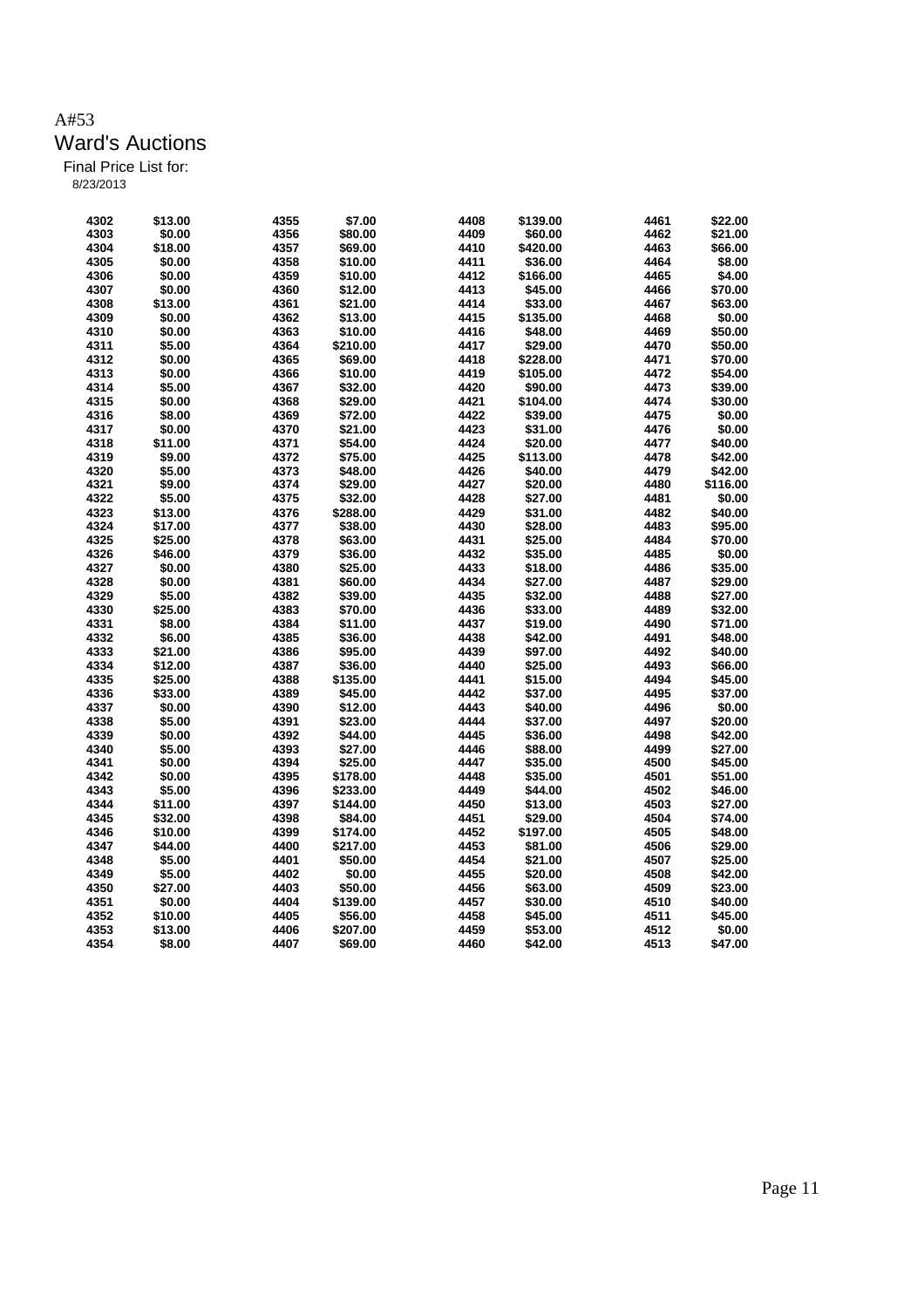| 4514 | \$75.00  | 4567 | \$0.00   | 5052 | \$8.00     | 6014 | \$112.00   |
|------|----------|------|----------|------|------------|------|------------|
| 4515 | \$25.00  | 4568 | \$55.00  | 5053 | \$11.00    | 6015 | \$80.00    |
| 4516 | \$35.00  | 4569 | \$63.00  | 5054 | \$49.00    | 6016 | \$87.00    |
| 4517 | \$0.00   | 4570 | \$10.00  | 5055 | \$8.00     | 6017 | \$80.00    |
| 4518 | \$34.00  | 4571 | \$28.00  | 5056 | \$96.00    | 6018 | \$70.00    |
| 4519 | \$23.00  | 4572 | \$13.00  | 5057 | \$5.00     | 6019 | \$81.00    |
| 4520 |          |      |          | 5058 | \$21.00    | 6020 | \$57.00    |
| 4521 | \$20.00  | 4573 | \$19.00  | 5059 | \$8.00     |      |            |
|      | \$0.00   | 4574 | \$162.00 |      |            | 6021 | \$86.00    |
| 4522 | \$0.00   | 4575 | \$11.00  | 5060 | \$5.00     | 6022 | \$72.00    |
| 4523 | \$25.00  | 4576 | \$15.00  | 5061 | \$0.00     | 6023 | \$80.00    |
| 4524 | \$18.00  | 4577 | \$5.00   | 5062 | \$5.00     | 6024 | \$79.00    |
| 4525 | \$39.00  | 5010 | \$0.00   | 5063 | \$5.00     | 6025 | \$54.00    |
| 4526 | \$16.00  | 5011 | \$36.00  | 5064 | \$12.00    | 6026 | \$58.00    |
| 4527 | \$24.00  | 5012 | \$231.00 | 5065 | \$6.00     | 6027 | \$25.00    |
| 4528 | \$42.00  | 5013 | \$20.00  | 5066 | \$6.00     | 6028 | \$25.00    |
| 4529 | \$29.00  | 5014 | \$76.00  | 5067 | \$13.00    | 6029 | \$326.00   |
| 4530 | \$111.00 | 5015 | \$48.00  | 5068 | \$40.00    | 6030 | \$16.00    |
| 4531 | \$42.00  | 5016 | \$21.00  | 5069 | \$5.00     | 6031 | \$153.00   |
| 4532 | \$27.00  | 5017 | \$24.00  | 5070 | \$0.00     | 6032 | \$156.00   |
| 4533 | \$30.00  | 5018 | \$39.00  | 5071 | \$32.00    | 6033 | \$164.00   |
| 4534 | \$53.00  | 5019 | \$20.00  | 5072 | \$0.00     | 6034 | \$21.00    |
| 4535 | \$15.00  | 5020 | \$47.00  | 5073 | \$10.00    | 6035 | \$33.00    |
| 4536 | \$27.00  | 5021 | \$65.00  | 5074 | \$0.00     | 6036 | \$27.00    |
| 4537 | \$0.00   | 5022 | \$28.00  | 5075 | \$45.00    | 6037 | \$10.00    |
| 4538 | \$15.00  | 5023 | \$21.00  | 5076 | \$6.00     | 6038 | \$63.00    |
| 4539 | \$16.00  | 5024 | \$32.00  | 5077 | \$45.00    | 6039 | \$77.00    |
| 4540 | \$46.00  | 5025 | \$11.00  | 5078 | \$59.00    | 6040 | \$92.00    |
| 4541 | \$42.00  | 5026 | \$35.00  | 5079 | \$10.00    | 6041 | \$88.00    |
| 4542 | \$27.00  | 5027 | \$10.00  | 5080 | \$5.00     | 6042 | \$32.00    |
| 4543 | \$0.00   | 5028 | \$5.00   | 5081 | \$10.00    | 6043 | \$100.00   |
| 4544 | \$30.00  | 5029 | \$0.00   | 5082 | \$11.00    | 6044 | \$3.00     |
| 4545 | \$0.00   | 5030 | \$35.00  | 5083 | \$3.00     | 6045 | \$1,200.00 |
|      |          |      |          |      |            |      |            |
| 4546 | \$15.00  | 5031 | \$0.00   | 5084 | \$3.00     | 6046 | \$184.00   |
| 4547 | \$14.00  | 5032 | \$5.00   | 5085 | \$18.00    | 6047 | \$137.00   |
| 4548 | \$18.00  | 5033 | \$5.00   | 5086 | \$5.00     | 6048 | \$237.00   |
| 4549 | \$18.00  | 5034 | \$80.00  | 5087 | \$8.00     | 6049 | \$86.00    |
| 4550 | \$17.00  | 5035 | \$42.00  | 5088 | \$6.00     | 6050 | \$184.00   |
| 4551 | \$12.00  | 5036 | \$16.00  | 5089 | \$6.00     | 6051 | \$258.00   |
| 4552 | \$10.00  | 5037 | \$45.00  | 5090 | \$9.00     | 6052 | \$69.00    |
| 4553 | \$11.00  | 5038 | \$41.00  | 5091 | \$23.00    | 6053 | \$473.00   |
| 4554 | \$13.00  | 5039 | \$6.00   | 5092 | \$11.00    | 6054 | \$51.00    |
| 4555 | \$0.00   | 5040 | \$21.00  | 5093 | \$15.00    | 6055 | \$44.00    |
| 4556 | \$15.00  | 5041 | \$74.00  | 5094 | \$9.00     | 6056 | \$0.00     |
| 4557 | \$15.00  | 5042 | \$59.00  | 5095 | \$11.00    | 7010 | \$53.00    |
| 4558 | \$10.00  | 5043 | \$40.00  | 5096 | \$5.00     | 7011 | \$94.00    |
| 4559 | \$54.00  | 5044 | \$8.00   | 5097 | \$174.00   | 7012 | \$123.00   |
| 4560 | \$29.00  | 5045 | \$9.00   | 5098 | \$54.00    | 7013 | \$17.00    |
| 4561 | \$0.00   | 5046 | \$23.00  | 5099 | \$9.00     | 7014 | \$49.00    |
| 4562 | \$10.00  | 5047 | \$10.00  | 5100 | \$42.00    | 7015 | \$0.00     |
| 4563 | \$17.00  | 5048 | \$5.00   | 6010 | \$1,023.00 | 7016 | \$86.00    |
| 4564 | \$10.00  | 5049 | \$84.00  | 6011 | \$155.00   | 7017 | \$44.00    |
| 4565 | \$10.00  | 5050 | \$12.00  | 6012 | \$394.00   | 7018 | \$30.00    |
| 4566 | \$45.00  | 5051 | \$5.00   | 6013 | \$35.00    | 7019 | \$10.00    |
|      |          |      |          |      |            |      |            |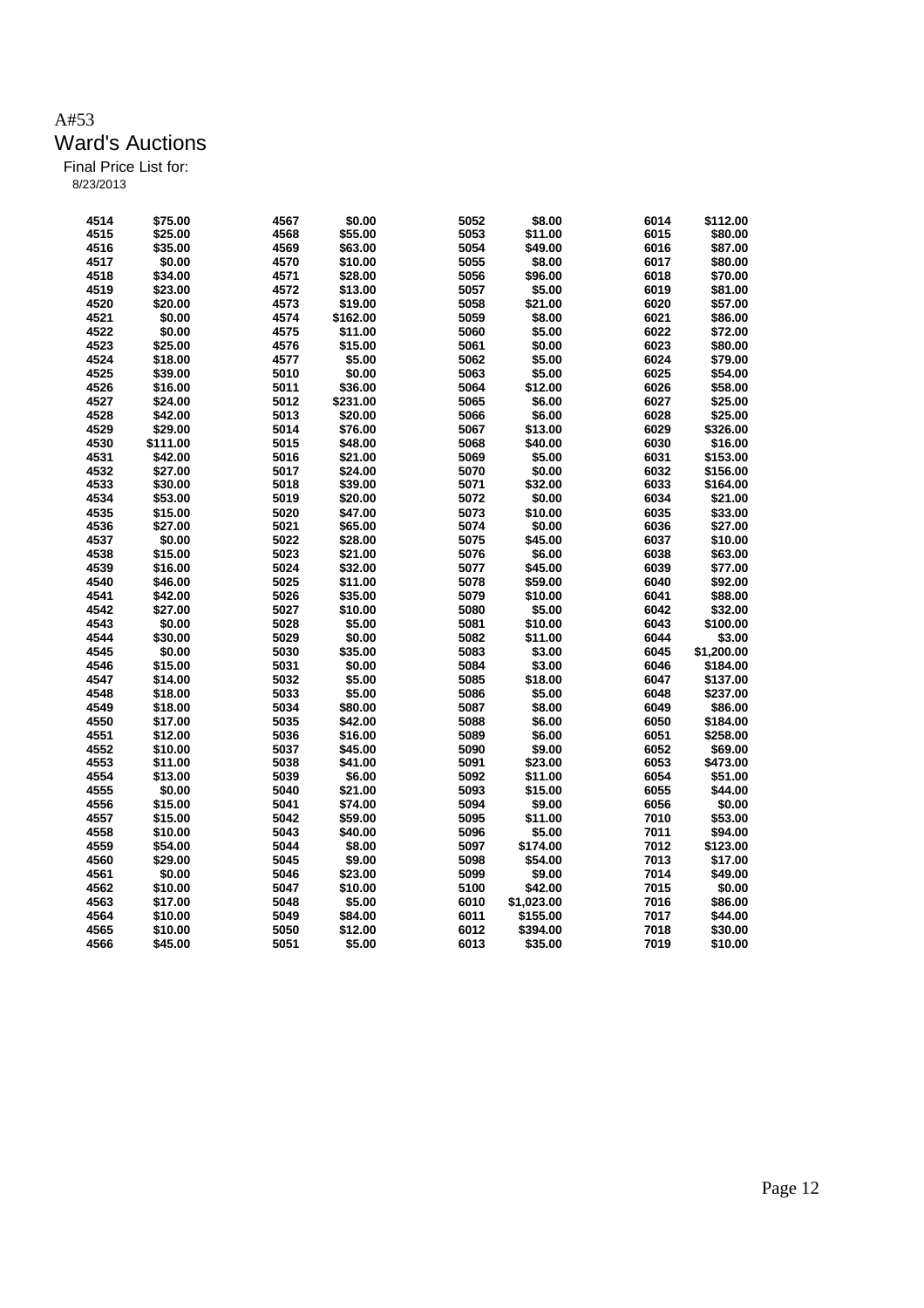| 7020 | \$27.00            | 7073         | \$15.00    | 8056 | \$51.00    | 8109         | \$73.00            |
|------|--------------------|--------------|------------|------|------------|--------------|--------------------|
| 7021 | \$39.00            | 7074         | \$10.00    | 8057 | \$58.00    | 8110         | \$23.00            |
| 7022 | \$25.00            | 7075         | \$20.00    | 8058 | \$58.00    | 8111         | \$12.00            |
| 7023 | \$44.00            | 7076         | \$23.00    | 8059 | \$142.00   | 8112         | \$63.00            |
| 7024 | \$37.00            | 7077         | \$27.00    | 8060 | \$66.00    | 8113         | \$8.00             |
| 7025 | \$31.00            | 7078         | \$21.00    | 8061 | \$79.00    | 8114         | \$9.00             |
| 7026 | \$42.00            | 7079         | \$105.00   | 8062 | \$101.00   | 8115         | \$7.00             |
| 7027 | \$0.00             | 8010         | \$1,008.00 | 8063 | \$75.00    | 8116         | \$10.00            |
| 7028 | \$11.00            | 8011         | \$1,575.00 | 8064 | \$65.00    | 8117         | \$32.00            |
| 7029 | \$168.00           | 8012         | \$1,560.00 | 8065 | \$389.00   | 8118         | \$32.00            |
| 7030 | \$13.00            | 8013         | \$1,470.00 | 8066 | \$225.00   | 8119         | \$18.00            |
| 7031 | \$150.00           | 8014         | \$840.00   | 8067 | \$263.00   | 8120         | \$9.00             |
| 7032 | \$16.00            | 8015         | \$882.00   | 8068 | \$25.00    | 8121         | \$38.00            |
| 7033 | \$18.00            | 8016         | \$1,150.00 | 8069 | \$12.00    | 8122         | \$73.00            |
| 7034 | \$32.00            | 8017         | \$826.00   | 8070 | \$79.00    | 8123         | \$18.00            |
| 7035 | \$19.00            | 8018         | \$2,205.00 | 8071 | \$66.00    | 8124         | \$21.00            |
| 7036 | \$75.00            | 8019         | \$3,839.00 | 8072 | \$473.00   | 8125         | \$11.00            |
| 7037 | \$65.00            | 8020         | \$550.00   | 8073 | \$368.00   | 8126         | \$11.00            |
| 7038 | \$0.00             | 8021         | \$132.00   | 8074 | \$351.00   | 8127         | \$13.00            |
| 7039 | \$0.00             | 8022         | \$0.00     | 8075 | \$1,470.00 | 8128         | \$16.00            |
| 7040 | \$33.00            | 8023         | \$27.00    | 8076 | \$82.00    | 8129         | \$8.00             |
| 7041 | \$4.00             | 8024         | \$74.00    | 8077 | \$9.00     | 8130         | \$132.00           |
| 7042 | \$9.00             | 8025         | \$343.00   | 8078 | \$37.00    | 8131         | \$0.00             |
| 7043 | \$84.00            | 8026         | \$25.00    | 8079 | \$29.00    | 8132         | \$38.00            |
| 7044 | \$0.00             | 8027         | \$2,500.00 | 8080 | \$77.00    | 8133         | \$16.00            |
| 7045 | \$420.00           | 8028         | \$2,200.00 | 8081 | \$24.00    | 9010         | \$473.00           |
| 7046 | \$69.00            | 8029         | \$1,890.00 | 8082 | \$69.00    | 9011         | \$159.00           |
| 7047 | \$126.00           | 8030         | \$800.00   | 8083 | \$150.00   | 9012         | \$210.00           |
| 7048 | \$0.00             | 8031         | \$1,575.00 | 8084 | \$21.00    | 9013         | \$41.00            |
| 7049 | \$19.00            | 8032         | \$0.00     | 8085 | \$58.00    | 9014         | \$16.00            |
| 7050 | \$100.00           | 8033         | \$0.00     | 8086 | \$10.00    | 9015         | \$11.00            |
| 7051 | \$76.00            | 8034         | \$911.00   | 8087 | \$11.00    | 9016         | \$45.00            |
| 7052 | \$21.00            | 8035         | \$250.00   | 8088 | \$18.00    | 9017         | \$197.00           |
| 7053 | \$48.00            | 8036         | \$539.00   | 8089 | \$33.00    | 9018         | \$18.00            |
| 7054 | \$46.00            | 8037         | \$764.00   | 8090 | \$21.00    | 9019         | \$66.00            |
| 7055 |                    |              |            | 8091 |            |              |                    |
|      | \$10.00<br>\$39.00 | 8038<br>8039 | \$583.00   | 8092 | \$0.00     | 9020         | \$44.00<br>\$27.00 |
| 7056 |                    |              | \$1,455.00 | 8093 | \$90.00    | 9021<br>9022 |                    |
| 7057 | \$0.00             | 8040         | \$228.00   |      | \$14.00    |              | \$65.00            |
| 7058 | \$15.00            | 8041         | \$888.00   | 8094 | \$0.00     | 9023         | \$69.00            |
| 7059 | \$21.00            | 8042         | \$785.00   | 8095 | \$17.00    | 9024         | \$52.00            |
| 7060 | \$8.00             | 8043         | \$70.00    | 8096 | \$100.00   | 9025         | \$48.00            |
| 7061 | \$13.00            | 8044         | \$132.00   | 8097 | \$95.00    | 9026         | \$294.00           |
| 7062 | \$53.00            | 8045         | \$221.00   | 8098 | \$0.00     | 9027         | \$140.00           |
| 7063 | \$23.00            | 8046         | \$55.00    | 8099 | \$16.00    | 9028         | \$305.00           |
| 7064 | \$0.00             | 8047         | \$33.00    | 8100 | \$62.00    | 9029         | \$80.00            |
| 7065 | \$0.00             | 8048         | \$0.00     | 8101 | \$18.00    | 9030         | \$116.00           |
| 7066 | \$28.00            | 8049         | \$25.00    | 8102 | \$37.00    | 9031         | \$163.00           |
| 7067 | \$90.00            | 8050         | \$0.00     | 8103 | \$36.00    | 9032         | \$101.00           |
| 7068 | \$33.00            | 8051         | \$0.00     | 8104 | \$29.00    | 9033         | \$50.00            |
| 7069 | \$11.00            | 8052         | \$14.00    | 8105 | \$21.00    | 9034         | \$107.00           |
| 7070 | \$23.00            | 8053         | \$0.00     | 8106 | \$5.00     | 9035         | \$100.00           |
| 7071 | \$27.00            | 8054         | \$0.00     | 8107 | \$31.00    | 9036         | \$41.00            |
| 7072 | \$21.00            | 8055         | \$77.00    | 8108 | \$10.00    | 9037         | \$69.00            |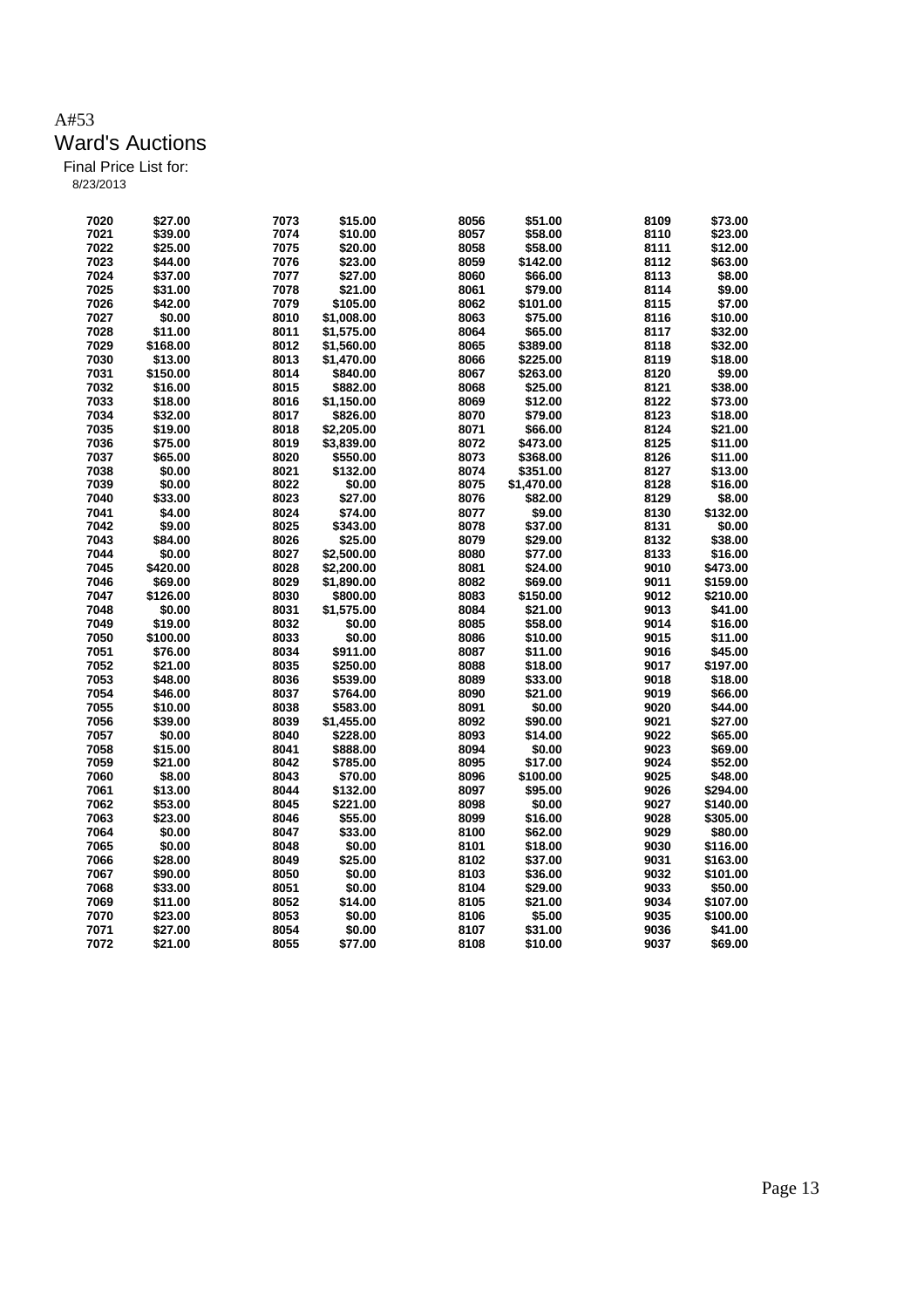| 9038 | \$75.00  | 9091 | \$16.00  | 9144 | \$25.00  | 9197 | \$12.00  |
|------|----------|------|----------|------|----------|------|----------|
| 9039 | \$29.00  | 9092 | \$12.00  | 9145 | \$12.00  | 9198 | \$25.00  |
| 9040 | \$21.00  | 9093 | \$27.00  | 9146 | \$23.00  | 9199 | \$16.00  |
| 9041 | \$27.00  | 9094 | \$3.00   | 9147 | \$5.00   | 9200 | \$37.00  |
| 9042 | \$103.00 | 9095 | \$16.00  | 9148 | \$6.00   | 9201 | \$42.00  |
| 9043 | \$24.00  | 9096 | \$6.00   | 9149 | \$25.00  | 9202 | \$16.00  |
| 9044 | \$39.00  | 9097 | \$6.00   | 9150 | \$9.00   | 9203 | \$51.00  |
| 9045 | \$27.00  | 9098 | \$5.00   | 9151 | \$8.00   | 9204 | \$80.00  |
| 9046 | \$45.00  | 9099 | \$26.00  | 9152 | \$35.00  | 9205 | \$42.00  |
| 9047 | \$300.00 | 9100 | \$18.00  | 9153 | \$9.00   | 9206 | \$12.00  |
| 9048 | \$54.00  | 9101 | \$51.00  | 9154 | \$16.00  | 9207 | \$41.00  |
| 9049 | \$47.00  | 9102 | \$103.00 | 9155 | \$29.00  | 9208 | \$29.00  |
| 9050 | \$63.00  | 9103 | \$31.00  | 9156 | \$7.00   | 9209 | \$8.00   |
| 9051 | \$48.00  | 9104 | \$16.00  | 9157 | \$11.00  | 9210 | \$32.00  |
| 9052 | \$42.00  | 9105 | \$16.00  | 9158 | \$30.00  | 9211 | \$17.00  |
| 9053 | \$21.00  | 9106 | \$16.00  | 9159 | \$10.00  | 9212 | \$63.00  |
| 9054 | \$11.00  | 9107 | \$14.00  | 9160 | \$16.00  | 9213 | \$40.00  |
| 9055 | \$12.00  | 9108 | \$15.00  | 9161 | \$20.00  | 9214 | \$18.00  |
| 9056 | \$21.00  | 9109 | \$6.00   | 9162 | \$27.00  | 9215 | \$84.00  |
| 9057 | \$10.00  | 9110 | \$3.00   | 9163 | \$16.00  | 9216 | \$105.00 |
| 9058 |          | 9111 | \$212.00 | 9164 |          | 9217 | \$17.00  |
|      | \$31.00  |      |          | 9165 | \$21.00  |      | \$25.00  |
| 9059 | \$133.00 | 9112 | \$18.00  |      | \$29.00  | 9218 |          |
| 9060 | \$53.00  | 9113 | \$11.00  | 9166 | \$14.00  | 9219 | \$23.00  |
| 9061 | \$18.00  | 9114 | \$17.00  | 9167 | \$0.00   | 9220 | \$11.00  |
| 9062 | \$7.00   | 9115 | \$25.00  | 9168 | \$231.00 | 9221 | \$132.00 |
| 9063 | \$15.00  | 9116 | \$0.00   | 9169 | \$26.00  | 9222 | \$11.00  |
| 9064 | \$26.00  | 9117 | \$104.00 | 9170 | \$95.00  | 9223 | \$24.00  |
| 9065 | \$79.00  | 9118 | \$60.00  | 9171 | \$12.00  | 9224 | \$32.00  |
| 9066 | \$93.00  | 9119 | \$13.00  | 9172 | \$380.00 | 9225 | \$40.00  |
| 9067 | \$23.00  | 9120 | \$8.00   | 9173 | \$12.00  | 9226 | \$38.00  |
| 9068 | \$123.00 | 9121 | \$28.00  | 9174 | \$8.00   | 9227 | \$30.00  |
| 9069 | \$285.00 | 9122 | \$27.00  | 9175 | \$46.00  | 9228 | \$8.00   |
| 9070 | \$49.00  | 9123 | \$5.00   | 9176 | \$38.00  | 9229 | \$23.00  |
| 9071 | \$27.00  | 9124 | \$5.00   | 9177 | \$29.00  | 9230 | \$8.00   |
| 9072 | \$26.00  | 9125 | \$11.00  | 9178 | \$20.00  | 9231 | \$11.00  |
| 9073 | \$67.00  | 9126 | \$23.00  | 9179 | \$11.00  | 9232 | \$174.00 |
| 9074 | \$8.00   | 9127 | \$15.00  | 9180 | \$20.00  | 9233 | \$23.00  |
| 9075 | \$32.00  | 9128 | \$18.00  | 9181 | \$11.00  | 9234 | \$48.00  |
| 9076 | \$36.00  | 9129 | \$189.00 | 9182 | \$19.00  | 9235 | \$60.00  |
| 9077 | \$5.00   | 9130 | \$142.00 | 9183 | \$10.00  | 9236 | \$39.00  |
| 9078 | \$60.00  | 9131 | \$21.00  | 9184 | \$10.00  | 9237 | \$26.00  |
| 9079 | \$3.00   | 9132 | \$42.00  | 9185 | \$14.00  | 9238 | \$11.00  |
| 9080 | \$50.00  | 9133 | \$32.00  | 9186 | \$18.00  | 9239 | \$28.00  |
| 9081 | \$50.00  | 9134 | \$14.00  | 9187 | \$15.00  | 9240 | \$17.00  |
| 9082 | \$75.00  | 9135 | \$21.00  | 9188 | \$14.00  | 9241 | \$11.00  |
| 9083 | \$92.00  | 9136 | \$16.00  | 9189 | \$13.00  | 9242 | \$15.00  |
| 9084 | \$53.00  | 9137 | \$24.00  | 9190 | \$12.00  | 9243 | \$80.00  |
| 9085 | \$20.00  | 9138 | \$14.00  | 9191 | \$15.00  | 9244 | \$37.00  |
| 9086 | \$16.00  | 9139 | \$13.00  | 9192 | \$25.00  | 9245 | \$20.00  |
| 9087 | \$27.00  | 9140 | \$16.00  | 9193 | \$0.00   | 9246 | \$22.00  |
| 9088 | \$6.00   | 9141 | \$9.00   | 9194 | \$23.00  | 9247 | \$22.00  |
| 9089 | \$24.00  | 9142 | \$8.00   | 9195 | \$24.00  | 9248 | \$51.00  |
| 9090 | \$17.00  | 9143 | \$21.00  | 9196 | \$17.00  | 9249 | \$29.00  |
|      |          |      |          |      |          |      |          |